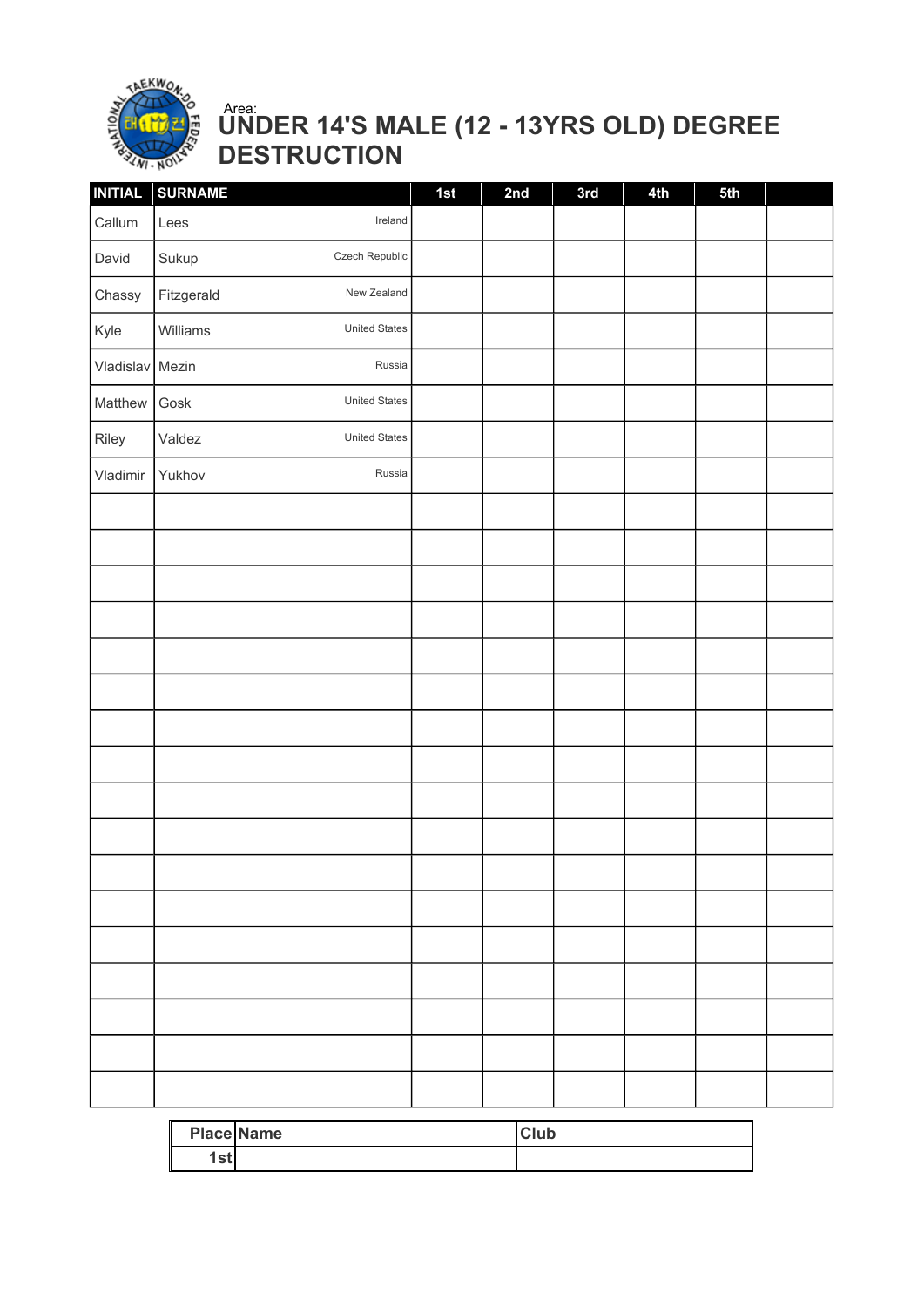

### UNDER 14'S MALE (12 - 13YRS OLD) DEGREE SPECIAL TECHNIQUE Area:

| <b>INITIAL</b>  | <b>SURNAME</b>                             | 1st | 2nd | 3rd | 4th | 5th |  |
|-----------------|--------------------------------------------|-----|-----|-----|-----|-----|--|
| David           | Czech Republic<br>Sukup                    |     |     |     |     |     |  |
| Vladislav Mezin | Russia                                     |     |     |     |     |     |  |
| Matthew         | United States<br>$\operatorname{\sf Gosk}$ |     |     |     |     |     |  |
| Callum          | Ireland<br>Lees                            |     |     |     |     |     |  |
| Vladimir        | Russia<br>Yukhov                           |     |     |     |     |     |  |
|                 |                                            |     |     |     |     |     |  |
|                 |                                            |     |     |     |     |     |  |
|                 |                                            |     |     |     |     |     |  |
|                 |                                            |     |     |     |     |     |  |
|                 |                                            |     |     |     |     |     |  |
|                 |                                            |     |     |     |     |     |  |
|                 |                                            |     |     |     |     |     |  |
|                 |                                            |     |     |     |     |     |  |
|                 |                                            |     |     |     |     |     |  |
|                 |                                            |     |     |     |     |     |  |
|                 |                                            |     |     |     |     |     |  |
|                 |                                            |     |     |     |     |     |  |
|                 |                                            |     |     |     |     |     |  |
|                 |                                            |     |     |     |     |     |  |
|                 |                                            |     |     |     |     |     |  |
|                 |                                            |     |     |     |     |     |  |
|                 |                                            |     |     |     |     |     |  |
|                 |                                            |     |     |     |     |     |  |
|                 |                                            |     |     |     |     |     |  |
|                 |                                            |     |     |     |     |     |  |

|     | <b>Place Name</b> | <b>Club</b> |
|-----|-------------------|-------------|
| 1st |                   |             |
| 2nd |                   |             |
| 3rd |                   |             |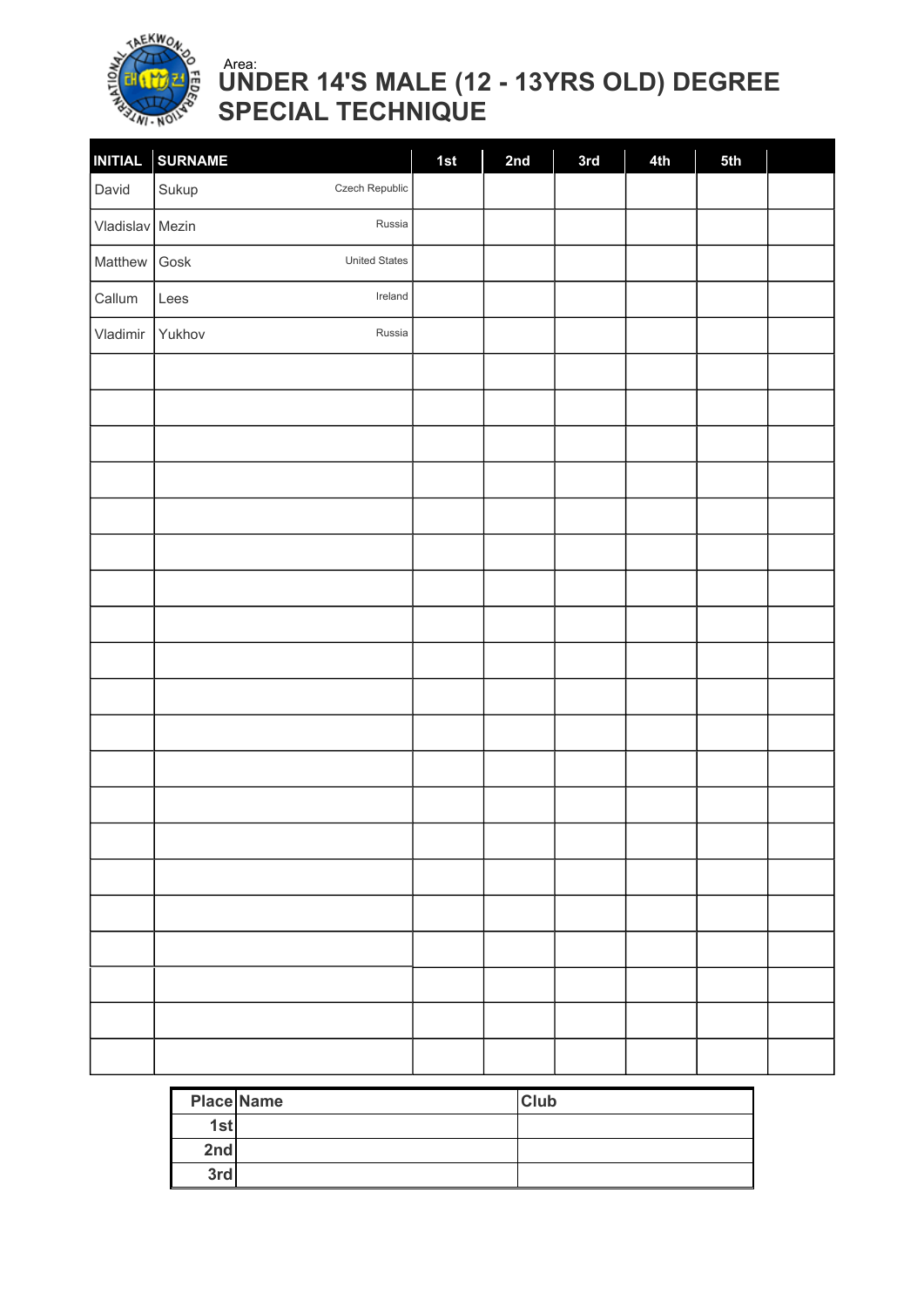

### UNDER 14'S FEMALE (12 - 13YRS OLD) DEGREE DESTRUCTION Area:

| <b>INITIAL</b> | <b>SURNAME</b>            |               | 1st | 2nd | 3rd | 4th | 5th |  |
|----------------|---------------------------|---------------|-----|-----|-----|-----|-----|--|
|                | Heavenlee Nukunuku-Komene | New Zealand   |     |     |     |     |     |  |
| Juhi           | Goyal                     | United States |     |     |     |     |     |  |
|                |                           |               |     |     |     |     |     |  |
|                |                           |               |     |     |     |     |     |  |
|                |                           |               |     |     |     |     |     |  |
|                |                           |               |     |     |     |     |     |  |
|                |                           |               |     |     |     |     |     |  |
|                |                           |               |     |     |     |     |     |  |
|                |                           |               |     |     |     |     |     |  |
|                |                           |               |     |     |     |     |     |  |
|                |                           |               |     |     |     |     |     |  |
|                |                           |               |     |     |     |     |     |  |
|                |                           |               |     |     |     |     |     |  |
|                |                           |               |     |     |     |     |     |  |
|                |                           |               |     |     |     |     |     |  |
|                |                           |               |     |     |     |     |     |  |
|                |                           |               |     |     |     |     |     |  |
|                |                           |               |     |     |     |     |     |  |
|                |                           |               |     |     |     |     |     |  |
|                |                           |               |     |     |     |     |     |  |
|                |                           |               |     |     |     |     |     |  |
|                |                           |               |     |     |     |     |     |  |
|                |                           |               |     |     |     |     |     |  |
|                |                           |               |     |     |     |     |     |  |
|                |                           |               |     |     |     |     |     |  |

|     | <b>Place Name</b> | <b>Club</b> |
|-----|-------------------|-------------|
| lst |                   |             |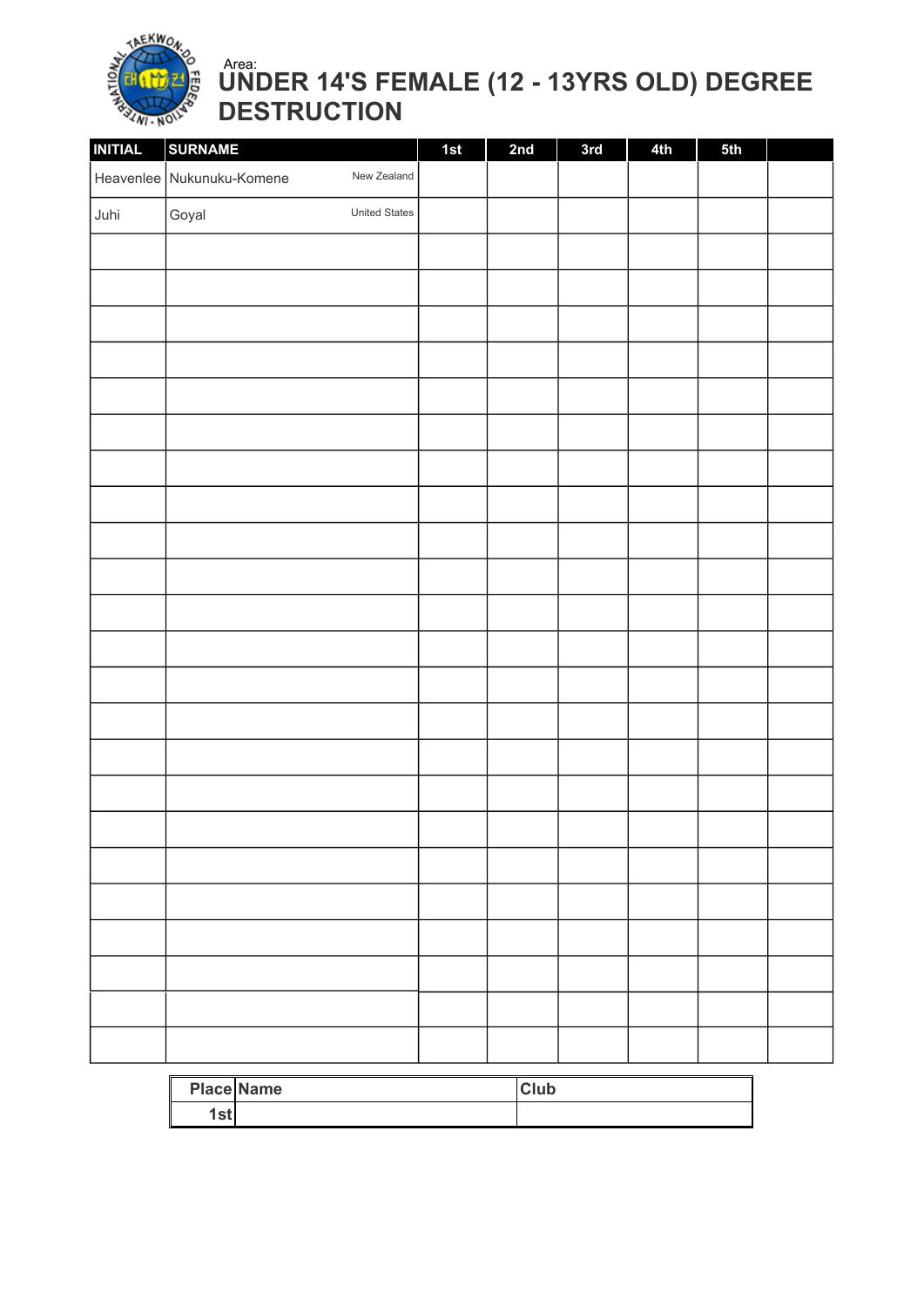

### UNDER 14'S FEMALE (12 - 13YRS OLD) DEGREE SPECIAL TECHNIQUE Area:

| INITIAL SURNAME<br>Goyal<br>Juhi<br>United States |
|---------------------------------------------------|
|                                                   |
|                                                   |
|                                                   |
|                                                   |
|                                                   |
|                                                   |
|                                                   |
|                                                   |
|                                                   |
|                                                   |
|                                                   |
|                                                   |
|                                                   |
|                                                   |
|                                                   |
|                                                   |
|                                                   |
|                                                   |
|                                                   |
|                                                   |
|                                                   |
|                                                   |
|                                                   |
|                                                   |
|                                                   |
|                                                   |

|     | <b>Place Name</b> | <b>Club</b> |
|-----|-------------------|-------------|
| 1st |                   |             |
| 2nd |                   |             |
| 3rd |                   |             |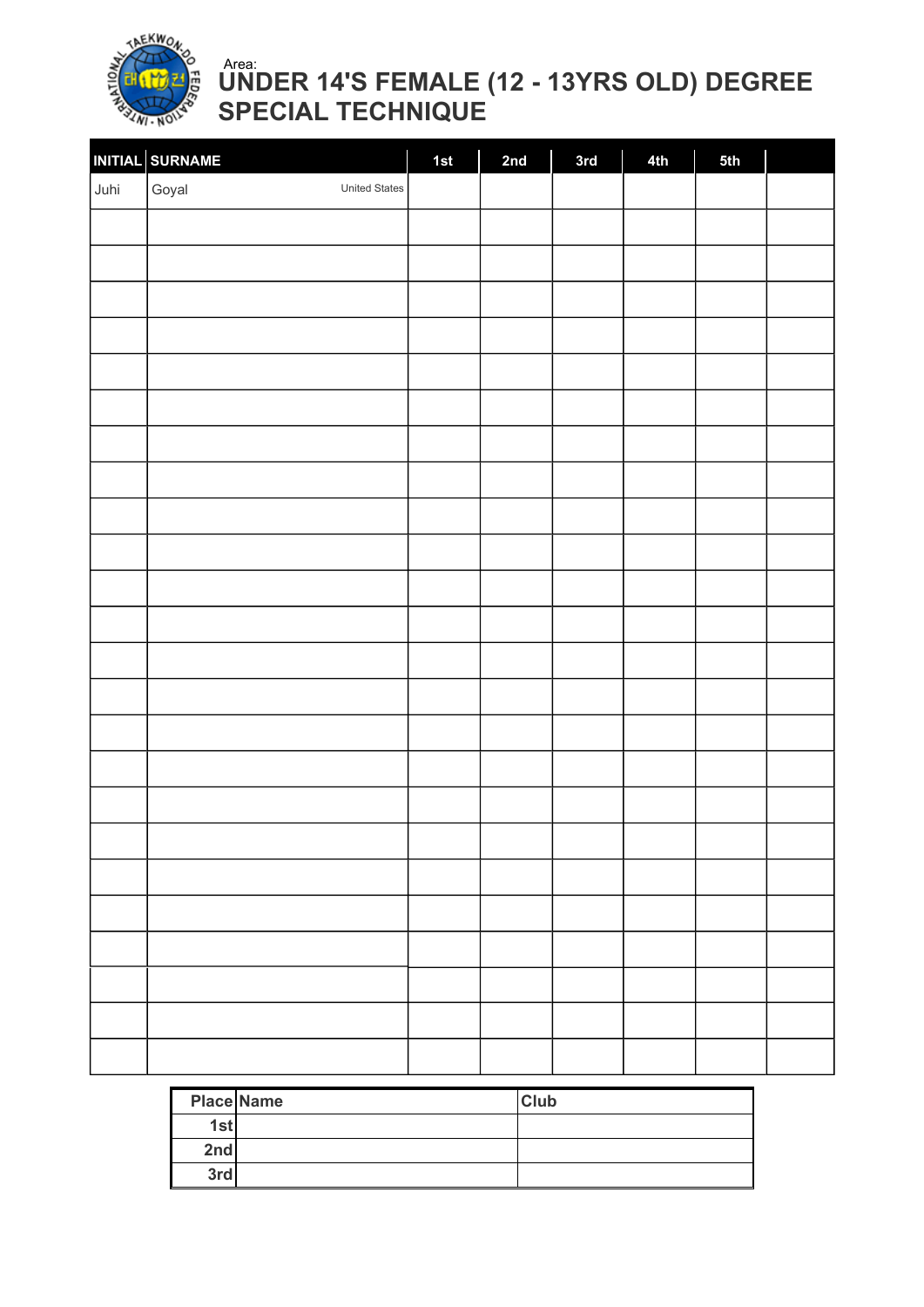

### UNDER 16'S MALE (14 TO 15YRS OLD) DEGREE DESTRUCTION Area:

| <b>INITIAL</b>  | <b>SURNAME</b> |                      | 1st | 2nd | 3rd | 4th | 5th |  |
|-----------------|----------------|----------------------|-----|-----|-----|-----|-----|--|
| Ondrej          | Bernard        | Czech Republic       |     |     |     |     |     |  |
| Valerii         | Pak            | Russia               |     |     |     |     |     |  |
| VLADISLAV       | PILIPENKO      | Kazakhstan           |     |     |     |     |     |  |
| Dylan           | O'Leary        | Ireland              |     |     |     |     |     |  |
| Jayden<br>Alex  | Nicholson      | New Zealand          |     |     |     |     |     |  |
| Vladimir        | Ligai          | Russia               |     |     |     |     |     |  |
| Rodolfo         | Canatta        | Paraguay             |     |     |     |     |     |  |
| Tyrese          | Christie       | New Zealand          |     |     |     |     |     |  |
| Josue           | Acevedo        | Paraguay             |     |     |     |     |     |  |
| Raymond         | Feng           | <b>United States</b> |     |     |     |     |     |  |
| Mustafa         | Ssaid          | <b>United States</b> |     |     |     |     |     |  |
| <b>Bautista</b> | Simone         | Argentina            |     |     |     |     |     |  |
| Antonio         | Golini         | <b>United States</b> |     |     |     |     |     |  |
| Agim            | Shahinaj       | Canada               |     |     |     |     |     |  |
|                 |                |                      |     |     |     |     |     |  |
|                 |                |                      |     |     |     |     |     |  |
|                 |                |                      |     |     |     |     |     |  |
|                 |                |                      |     |     |     |     |     |  |
|                 |                |                      |     |     |     |     |     |  |
|                 |                |                      |     |     |     |     |     |  |
|                 |                |                      |     |     |     |     |     |  |
|                 |                |                      |     |     |     |     |     |  |
|                 |                |                      |     |     |     |     |     |  |
|                 |                |                      |     |     |     |     |     |  |
|                 |                |                      |     |     |     |     |     |  |

|                     | <b>Place Name</b> | <b>Club</b> |
|---------------------|-------------------|-------------|
| $^{\circ+}$<br>ו סנ |                   |             |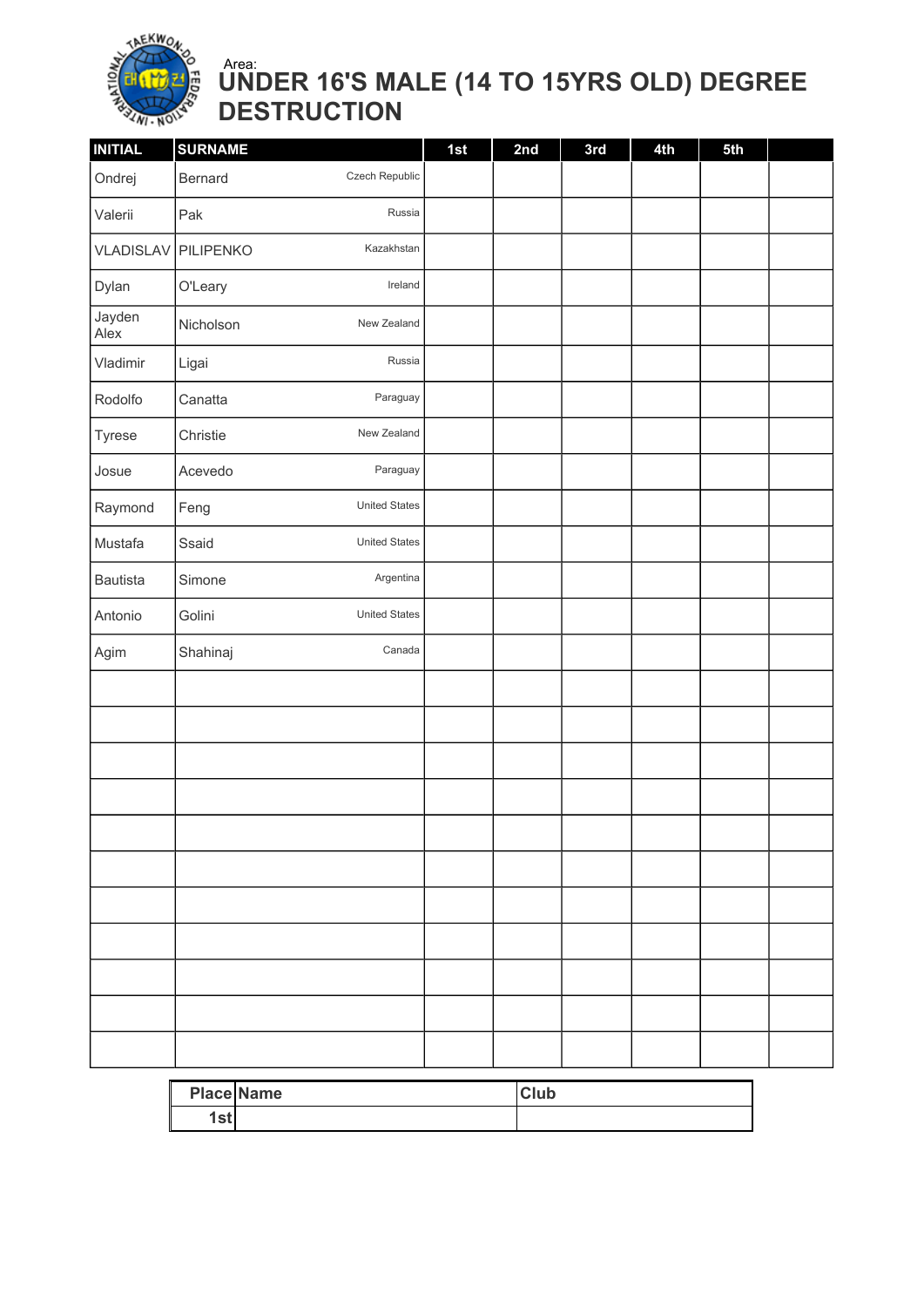

### UNDER 16'S MALE (14 TO 15YRS OLD) DEGREE SPECIAL TECHNIQUE Area:

| <b>INITIAL</b> | <b>SURNAME</b>                 | 1st | 2nd | 3rd | 4th | 5th |  |
|----------------|--------------------------------|-----|-----|-----|-----|-----|--|
| Jayden<br>Alex | New Zealand<br>Nicholson       |     |     |     |     |     |  |
| Rodolfo        | Paraguay<br>Canatta            |     |     |     |     |     |  |
| Ondrej         | Czech Republic<br>Bernard      |     |     |     |     |     |  |
| Vladimir       | Russia<br>Ligai                |     |     |     |     |     |  |
| Maicol         | Uruguay<br>Nu�ez               |     |     |     |     |     |  |
| VLADISLAV      | PILIPENKO<br>Kazakhstan        |     |     |     |     |     |  |
| Valerii        | Pak<br>Russia                  |     |     |     |     |     |  |
| Dylan          | O'Leary<br>Ireland             |     |     |     |     |     |  |
| Antonio        | Golini<br><b>United States</b> |     |     |     |     |     |  |
|                |                                |     |     |     |     |     |  |
|                |                                |     |     |     |     |     |  |
|                |                                |     |     |     |     |     |  |
|                |                                |     |     |     |     |     |  |
|                |                                |     |     |     |     |     |  |
|                |                                |     |     |     |     |     |  |
|                |                                |     |     |     |     |     |  |
|                |                                |     |     |     |     |     |  |
|                |                                |     |     |     |     |     |  |
|                |                                |     |     |     |     |     |  |
|                |                                |     |     |     |     |     |  |
|                |                                |     |     |     |     |     |  |
|                |                                |     |     |     |     |     |  |
|                |                                |     |     |     |     |     |  |
|                |                                |     |     |     |     |     |  |
|                |                                |     |     |     |     |     |  |

|     | <b>Place Name</b> | <b>Club</b> |
|-----|-------------------|-------------|
| 1st |                   |             |
| 2nd |                   |             |
| 3rd |                   |             |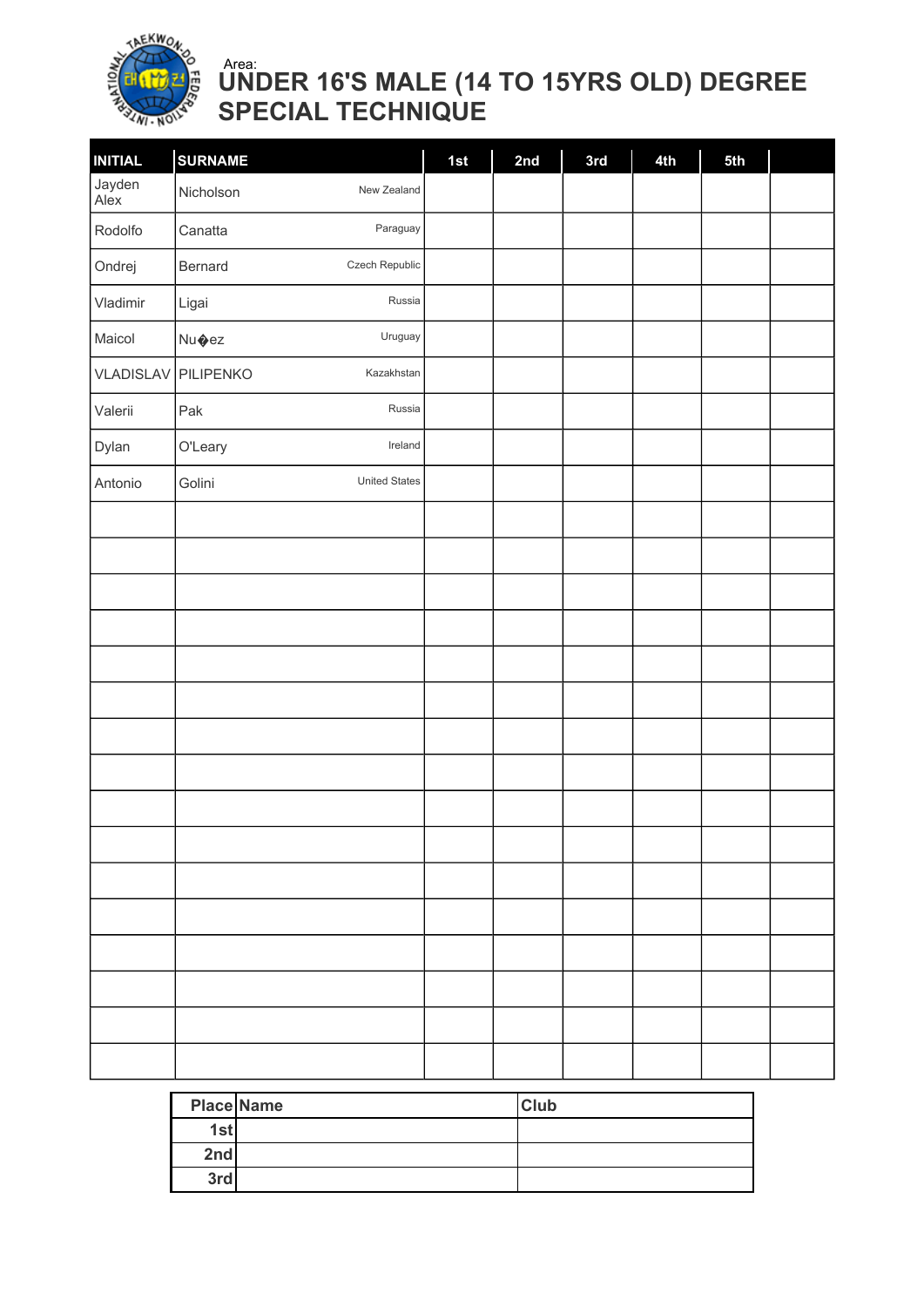

### UNDER 16'S FEMALE (14 TO 15YRS OLD) DEGREE DESTRUCTION Area:

|                | INITIAL SURNAME |                      | 1st | 2nd | 3rd | 4th | 5th |  |
|----------------|-----------------|----------------------|-----|-----|-----|-----|-----|--|
| Stella         | Troiano         | Italy                |     |     |     |     |     |  |
| Micaela        | Montiel         | Paraguay             |     |     |     |     |     |  |
| Quynh          | Nguyen          | <b>United States</b> |     |     |     |     |     |  |
| Kaylee         | Truong          | Canada               |     |     |     |     |     |  |
| Luana          | Jara            | Argentina            |     |     |     |     |     |  |
| Jodie          | Filipo          | New Zealand          |     |     |     |     |     |  |
| Linda          | Pitka           | <b>United States</b> |     |     |     |     |     |  |
| Azul           | Salvador        | Argentina            |     |     |     |     |     |  |
| Jasmine Lannet |                 | <b>United States</b> |     |     |     |     |     |  |
|                |                 |                      |     |     |     |     |     |  |
|                |                 |                      |     |     |     |     |     |  |
|                |                 |                      |     |     |     |     |     |  |
|                |                 |                      |     |     |     |     |     |  |
|                |                 |                      |     |     |     |     |     |  |
|                |                 |                      |     |     |     |     |     |  |
|                |                 |                      |     |     |     |     |     |  |
|                |                 |                      |     |     |     |     |     |  |
|                |                 |                      |     |     |     |     |     |  |
|                |                 |                      |     |     |     |     |     |  |
|                |                 |                      |     |     |     |     |     |  |
|                |                 |                      |     |     |     |     |     |  |
|                |                 |                      |     |     |     |     |     |  |
|                |                 |                      |     |     |     |     |     |  |
|                |                 |                      |     |     |     |     |     |  |
|                |                 |                      |     |     |     |     |     |  |

|               | <b>Place Name</b> | <b>Club</b> |
|---------------|-------------------|-------------|
| l e f<br>ו סנ |                   |             |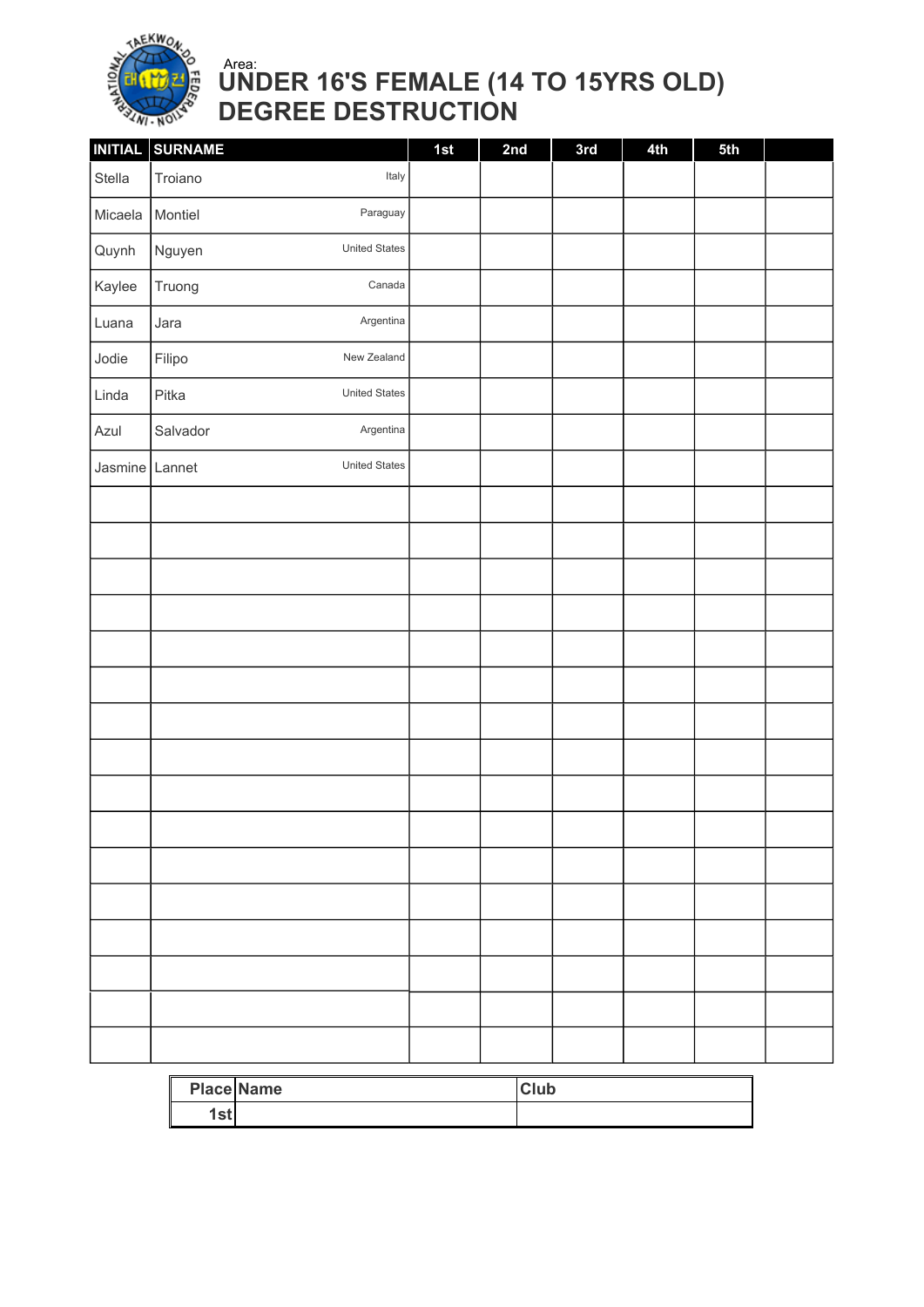

### UNDER 16'S FEMALE (14 TO 15YRS OLD) DEGREE SPECIAL TECHNIQUE Area:

|                 | INITIAL SURNAME                | 1st | 2nd | 3rd | 4th | 5th |  |
|-----------------|--------------------------------|-----|-----|-----|-----|-----|--|
| Amala           | <b>United States</b><br>Rao    |     |     |     |     |     |  |
| Agustina Pogler | Argentina                      |     |     |     |     |     |  |
| Quynh           | <b>United States</b><br>Nguyen |     |     |     |     |     |  |
| Vanessa Sallai  | United Kingdom                 |     |     |     |     |     |  |
| Jodie           | New Zealand<br>Filipo          |     |     |     |     |     |  |
| Linda           | United States<br>Pitka         |     |     |     |     |     |  |
|                 |                                |     |     |     |     |     |  |
|                 |                                |     |     |     |     |     |  |
|                 |                                |     |     |     |     |     |  |
|                 |                                |     |     |     |     |     |  |
|                 |                                |     |     |     |     |     |  |
|                 |                                |     |     |     |     |     |  |
|                 |                                |     |     |     |     |     |  |
|                 |                                |     |     |     |     |     |  |
|                 |                                |     |     |     |     |     |  |
|                 |                                |     |     |     |     |     |  |
|                 |                                |     |     |     |     |     |  |
|                 |                                |     |     |     |     |     |  |
|                 |                                |     |     |     |     |     |  |
|                 |                                |     |     |     |     |     |  |
|                 |                                |     |     |     |     |     |  |
|                 |                                |     |     |     |     |     |  |
|                 |                                |     |     |     |     |     |  |
|                 |                                |     |     |     |     |     |  |
|                 |                                |     |     |     |     |     |  |

|     | <b>Place Name</b> | <b>Club</b> |
|-----|-------------------|-------------|
| 1st |                   |             |
| 2nd |                   |             |
| 3rd |                   |             |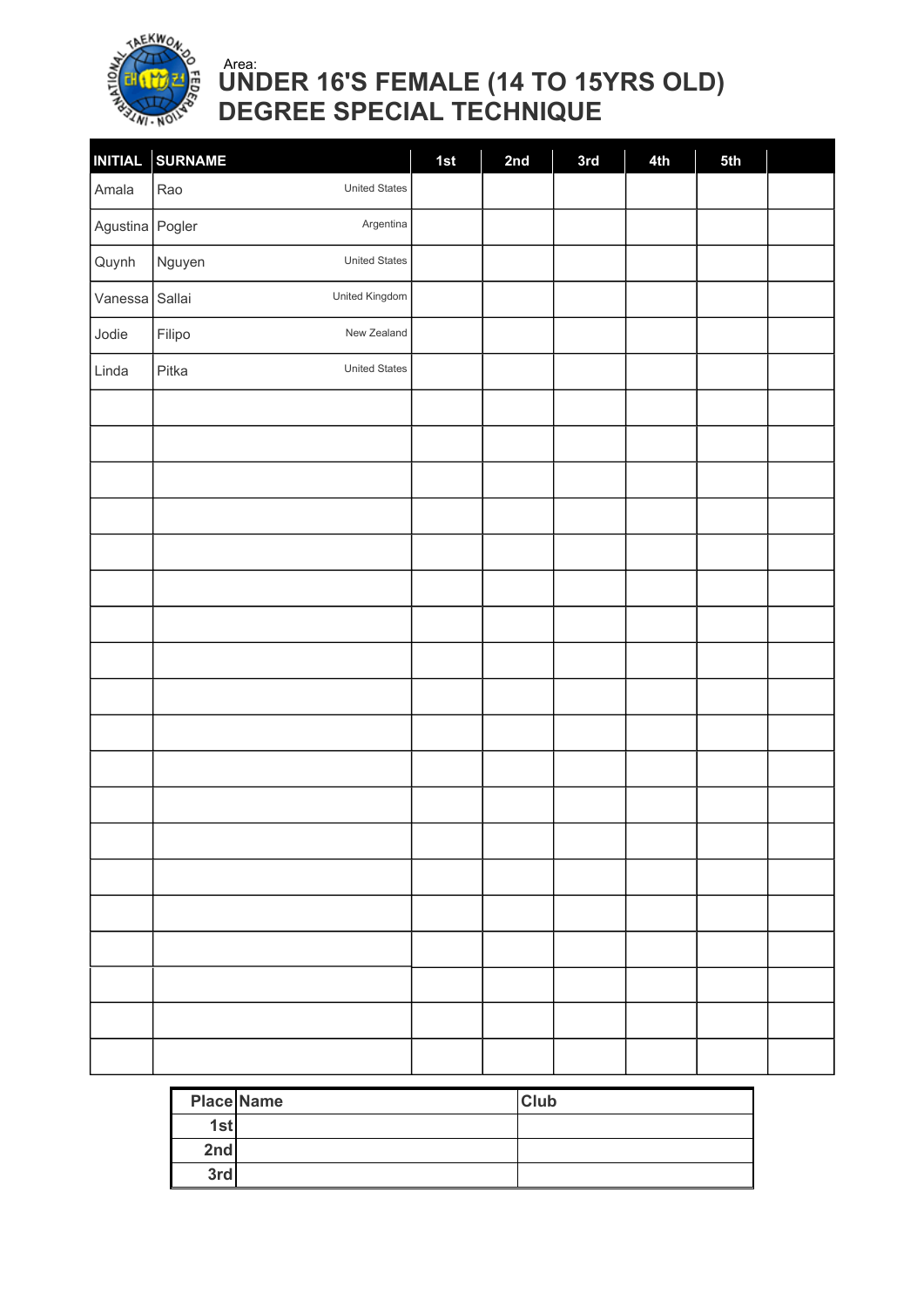

### UNDER 18'S MALE (16 TO 17YRS OLD) DEGREE DESTRUCTION Area:

| <b>INITIAL</b> | <b>SURNAME</b>                   | 1st | 2nd | 3rd | 4th | 5th |  |
|----------------|----------------------------------|-----|-----|-----|-----|-----|--|
| Shlok          | <b>United States</b><br>Mehrotra |     |     |     |     |     |  |
| Arsen          | Italy<br>Mocella                 |     |     |     |     |     |  |
| Michal         | Czech Republic<br>Vrsek          |     |     |     |     |     |  |
| Neil           | Ireland<br>Gordon                |     |     |     |     |     |  |
| Mateo          | Argentina<br>Freyre              |     |     |     |     |     |  |
| Aleksandr      | Russia<br>Gibalo                 |     |     |     |     |     |  |
| Oisin          | Ireland<br><b>Byrne</b>          |     |     |     |     |     |  |
| Joshua         | Zdybel<br>Australia              |     |     |     |     |     |  |
| Mattia         | Italy<br>Palumbo De Vivo         |     |     |     |     |     |  |
| Jason          | United Kingdom<br>Morrison       |     |     |     |     |     |  |
| Ryan           | United Kingdom<br>Meredith       |     |     |     |     |     |  |
| Franco         | Argentina<br>Fernandez           |     |     |     |     |     |  |
| Vithusan       | Canada<br>Ravichandran           |     |     |     |     |     |  |
| Jericho        | <b>United States</b><br>Johnson  |     |     |     |     |     |  |
| Oscar          | Paraguay<br>Caino                |     |     |     |     |     |  |
| <b>Brandon</b> | <b>United States</b><br>Nickens  |     |     |     |     |     |  |
| Gennaro        | Italy<br>Castiglia               |     |     |     |     |     |  |
| Jackson        | Riordan<br>Australia             |     |     |     |     |     |  |
| Mark           | Henebery<br>Ireland              |     |     |     |     |     |  |
| Juan           | Paraguay<br>Galeano              |     |     |     |     |     |  |
|                |                                  |     |     |     |     |     |  |
|                |                                  |     |     |     |     |     |  |
|                |                                  |     |     |     |     |     |  |
|                |                                  |     |     |     |     |     |  |
|                |                                  |     |     |     |     |     |  |

|                         | <b>Place Name</b> | <b>Club</b> |
|-------------------------|-------------------|-------------|
| 1 <sub>0</sub><br>1 J L |                   |             |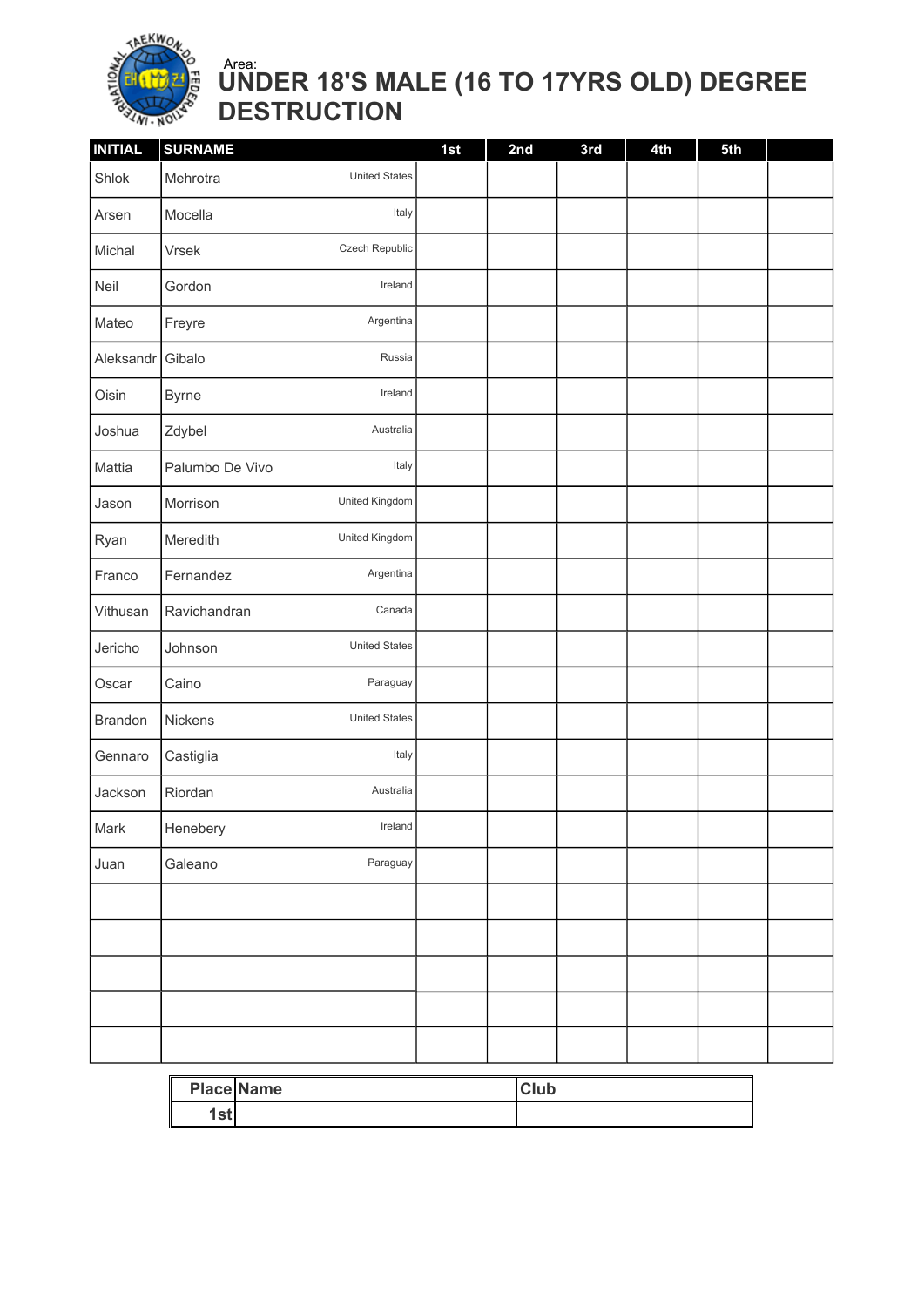

### UNDER 18'S MALE (16 TO 17YRS OLD) DEGREE SPECIAL TECHNIQUE Area:

| <b>INITIAL</b>     | <b>SURNAME</b>                  | 1st | 2nd | 3rd | 4th | 5th |  |
|--------------------|---------------------------------|-----|-----|-----|-----|-----|--|
| Jackson            | Australia<br>Riordan            |     |     |     |     |     |  |
| Lucas              | Argentina<br>Asato              |     |     |     |     |     |  |
| Jericho            | <b>United States</b><br>Johnson |     |     |     |     |     |  |
| Guglielmo Soriente | Italy                           |     |     |     |     |     |  |
| Michal             | Czech Republic<br>Vrsek         |     |     |     |     |     |  |
| Joshua             | Australia<br>Zdybel             |     |     |     |     |     |  |
| Dennis             | Patronic<br>Italy               |     |     |     |     |     |  |
| Thiago             | Argentina<br>Oyarzo             |     |     |     |     |     |  |
| Franco             | Argentina<br>Blanco             |     |     |     |     |     |  |
| Aleksandr          | Russia<br>Gibalo                |     |     |     |     |     |  |
| Emmett             | Ireland<br>Carey                |     |     |     |     |     |  |
| Mattia             | Italy<br>Palumbo De Vivo        |     |     |     |     |     |  |
|                    |                                 |     |     |     |     |     |  |
|                    |                                 |     |     |     |     |     |  |
|                    |                                 |     |     |     |     |     |  |
|                    |                                 |     |     |     |     |     |  |
|                    |                                 |     |     |     |     |     |  |
|                    |                                 |     |     |     |     |     |  |
|                    |                                 |     |     |     |     |     |  |
|                    |                                 |     |     |     |     |     |  |
|                    |                                 |     |     |     |     |     |  |
|                    |                                 |     |     |     |     |     |  |
|                    |                                 |     |     |     |     |     |  |
|                    |                                 |     |     |     |     |     |  |
|                    |                                 |     |     |     |     |     |  |

|     | <b>Place Name</b> | <b>Club</b> |
|-----|-------------------|-------------|
| 1st |                   |             |
| 2nd |                   |             |
| 3rd |                   |             |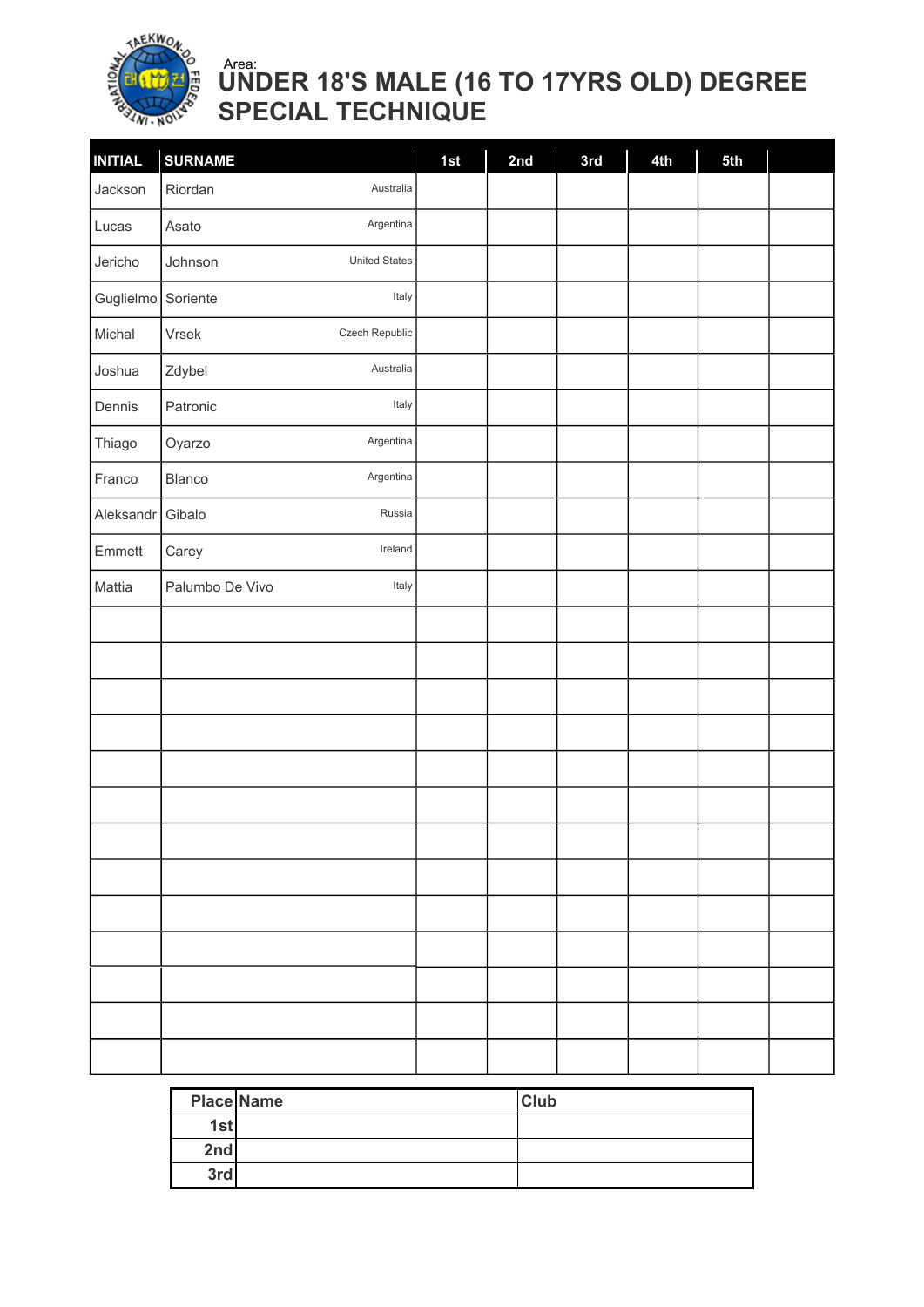

### UNDER 18'S FEMALE (16 TO 17YRS OLD) DEGREE DESTRUCTION Area:

| <b>INITIAL</b>    | <b>SURNAME</b>                   | 1st | 2nd | 3rd | 4th | 5th |  |
|-------------------|----------------------------------|-----|-----|-----|-----|-----|--|
| Parneon           | Zakikhan-Alengeh<br>Canada       |     |     |     |     |     |  |
| Rosie             | Ireland<br>Loughran              |     |     |     |     |     |  |
| Karina            | <b>United States</b><br>Kong     |     |     |     |     |     |  |
| Maria             | Ireland<br>Mc Gourty             |     |     |     |     |     |  |
| Katarzyna Czupryn | Ireland                          |     |     |     |     |     |  |
| Fiorrella         | Argentina<br>Carballo            |     |     |     |     |     |  |
| Milagros          | Paraguay<br>Gonzalez             |     |     |     |     |     |  |
| Grace             | <b>United States</b><br>Dunbar   |     |     |     |     |     |  |
| Chelsey           | Canada<br>Chee A Tow             |     |     |     |     |     |  |
| Jessica           | <b>United States</b><br>Sudderth |     |     |     |     |     |  |
|                   |                                  |     |     |     |     |     |  |
|                   |                                  |     |     |     |     |     |  |
|                   |                                  |     |     |     |     |     |  |
|                   |                                  |     |     |     |     |     |  |
|                   |                                  |     |     |     |     |     |  |
|                   |                                  |     |     |     |     |     |  |
|                   |                                  |     |     |     |     |     |  |
|                   |                                  |     |     |     |     |     |  |
|                   |                                  |     |     |     |     |     |  |
|                   |                                  |     |     |     |     |     |  |
|                   |                                  |     |     |     |     |     |  |
|                   |                                  |     |     |     |     |     |  |
|                   |                                  |     |     |     |     |     |  |
|                   |                                  |     |     |     |     |     |  |
|                   |                                  |     |     |     |     |     |  |

|             | <b>Place Name</b> | <b>Club</b> |
|-------------|-------------------|-------------|
| et.<br>ו זכ |                   |             |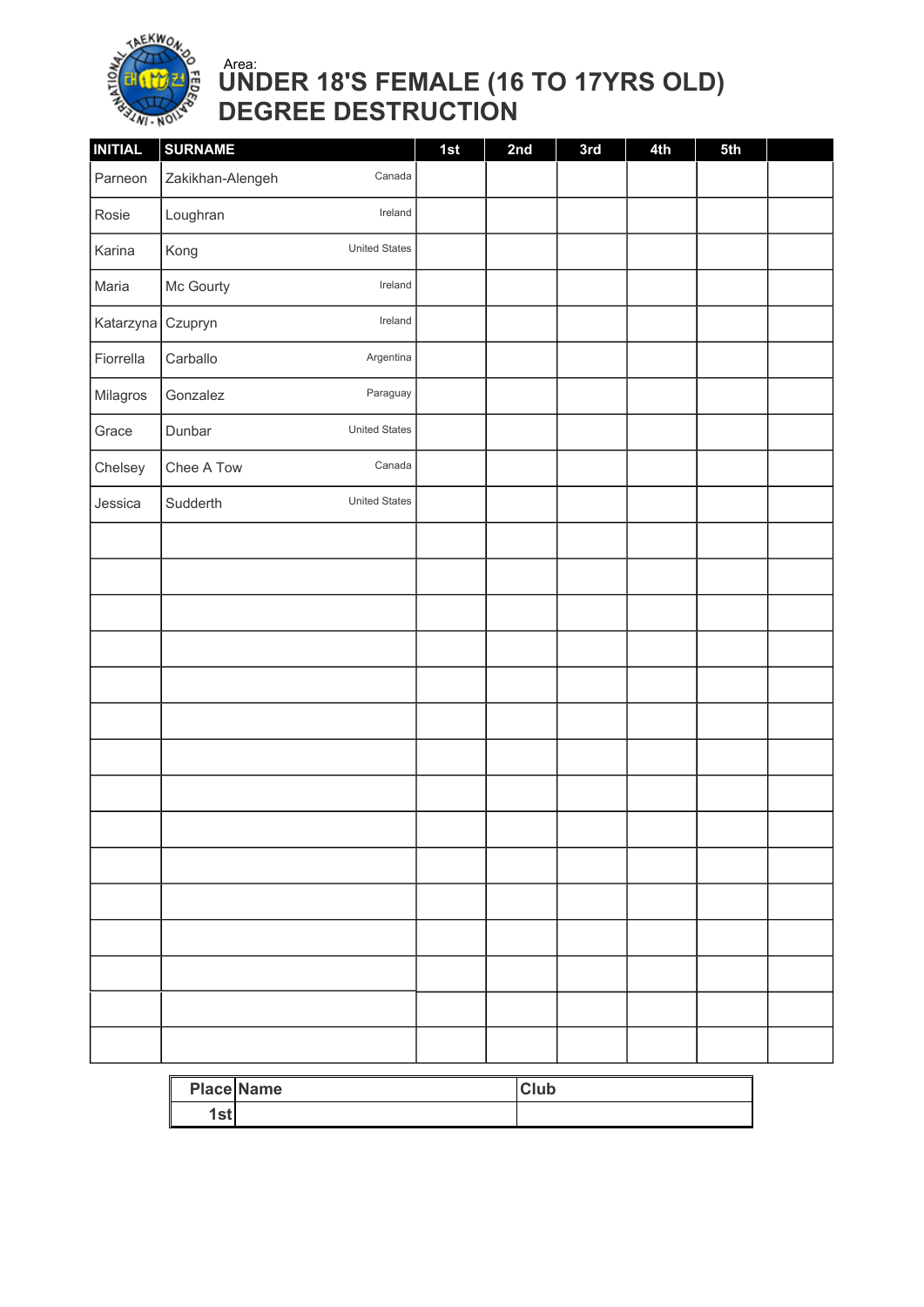

### UNDER 18'S FEMALE (16 TO 17YRS OLD) DEGREE SPECIAL TECHNIQUE Area:

| <b>INITIAL</b>    | <b>SURNAME</b>                   | 1st | 2nd | 3rd | 4th | 5th |  |
|-------------------|----------------------------------|-----|-----|-----|-----|-----|--|
| Jessica           | Sudderth<br><b>United States</b> |     |     |     |     |     |  |
| Rosie             | Loughran<br>Ireland              |     |     |     |     |     |  |
| Arami             | Paraguay<br>Pena                 |     |     |     |     |     |  |
| Katarzyna Czupryn | Ireland                          |     |     |     |     |     |  |
| Grace             | <b>United States</b><br>Dunbar   |     |     |     |     |     |  |
| Maria             | Mc Gourty<br>Ireland             |     |     |     |     |     |  |
|                   |                                  |     |     |     |     |     |  |
|                   |                                  |     |     |     |     |     |  |
|                   |                                  |     |     |     |     |     |  |
|                   |                                  |     |     |     |     |     |  |
|                   |                                  |     |     |     |     |     |  |
|                   |                                  |     |     |     |     |     |  |
|                   |                                  |     |     |     |     |     |  |
|                   |                                  |     |     |     |     |     |  |
|                   |                                  |     |     |     |     |     |  |
|                   |                                  |     |     |     |     |     |  |
|                   |                                  |     |     |     |     |     |  |
|                   |                                  |     |     |     |     |     |  |
|                   |                                  |     |     |     |     |     |  |
|                   |                                  |     |     |     |     |     |  |
|                   |                                  |     |     |     |     |     |  |
|                   |                                  |     |     |     |     |     |  |
|                   |                                  |     |     |     |     |     |  |
|                   |                                  |     |     |     |     |     |  |
|                   |                                  |     |     |     |     |     |  |

|     | <b>Place Name</b> | <b>Club</b> |
|-----|-------------------|-------------|
| 1st |                   |             |
| 2nd |                   |             |
| 3rd |                   |             |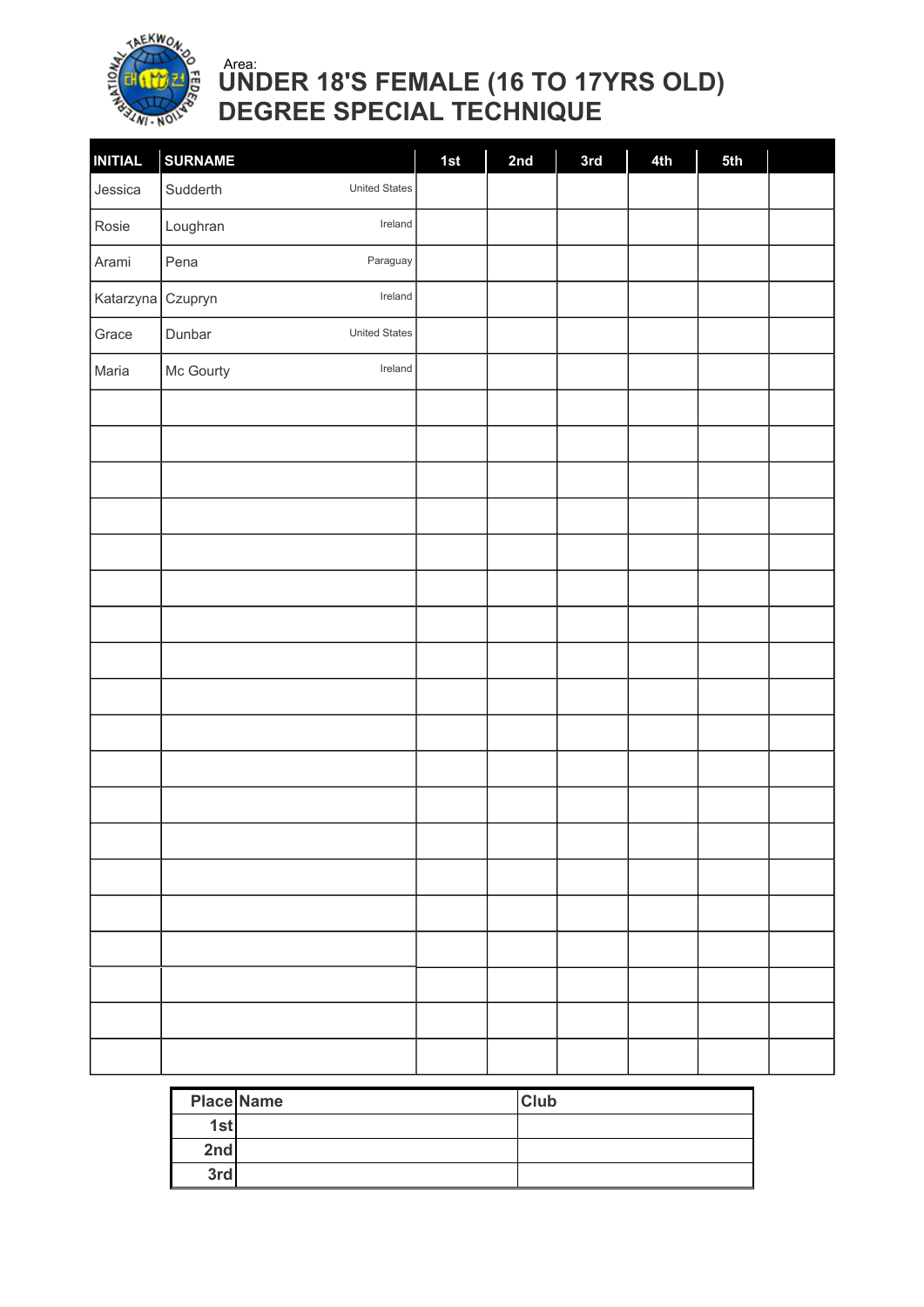

### ADULT MALE (18 TO 35YRS) DEGREE DESTRUCTION Area:

| <b>INITIAL</b> | <b>SURNAME</b>                     |           | 1st | 2nd | 3rd | 4th | 5th |  |
|----------------|------------------------------------|-----------|-----|-----|-----|-----|-----|--|
| Kyle           | Higginbotham                       | Australia |     |     |     |     |     |  |
| Agustin        | Gauna                              | Argentina |     |     |     |     |     |  |
| Abdul<br>Hadi  | Ibharim                            | Malaysia  |     |     |     |     |     |  |
| Kye            | Todd                               | Australia |     |     |     |     |     |  |
| Cathal         | Fegan                              | Ireland   |     |     |     |     |     |  |
| Martin         | Netherlands<br>van Straaten        |           |     |     |     |     |     |  |
| Sergei         | Kim                                | Russia    |     |     |     |     |     |  |
| Ricky          | <b>United States</b><br>Hollenbach |           |     |     |     |     |     |  |
| Jason          | Da Costa                           | Canada    |     |     |     |     |     |  |
| Benjamin       | New Zealand<br>Evans               |           |     |     |     |     |     |  |
| Ahmet          | Klapija                            | Germany   |     |     |     |     |     |  |
| Matt           | <b>United States</b><br>Lepley     |           |     |     |     |     |     |  |
| Daniel         | Fogel                              | Canada    |     |     |     |     |     |  |
| Thomas         | Lniany                             | Germany   |     |     |     |     |     |  |
| Cristian       | <b>Bruno</b>                       | Argentina |     |     |     |     |     |  |
| Adam           | United Kingdom<br>Jones            |           |     |     |     |     |     |  |
| lan            | Kelly                              | Ireland   |     |     |     |     |     |  |
| Cristian       | Junco                              | Argentina |     |     |     |     |     |  |
| Fredie         | Buen                               | Canada    |     |     |     |     |     |  |
| Juan           | Tabarez                            | Paraguay  |     |     |     |     |     |  |
| Mark           | South Africa<br>turnbull           |           |     |     |     |     |     |  |
| Oscar          | Rodriguez                          | Paraguay  |     |     |     |     |     |  |
| Conor          | White                              | Ireland   |     |     |     |     |     |  |
| Richi          | Pedrozza                           | Paraguay  |     |     |     |     |     |  |
| Viacheslav     | Maiserik                           | Russia    |     |     |     |     |     |  |

Continued on following page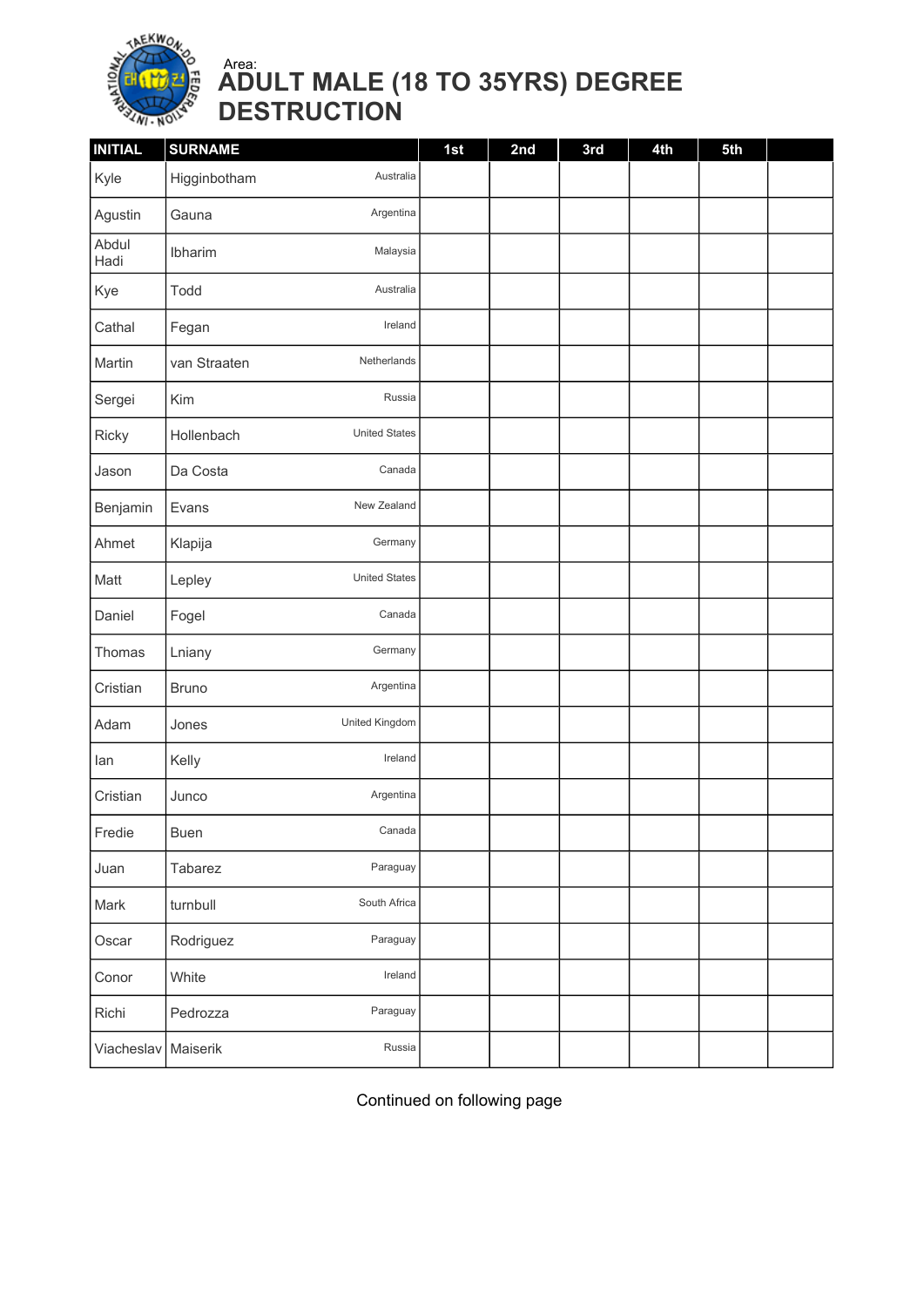

### ADULT MALE (18 TO 35YRS) DEGREE DESTRUCTION Area:

| <b>INITIAL</b>          | <b>SURNAME</b> |                      | 1st | 2nd | 3rd | 4th | 5th |  |
|-------------------------|----------------|----------------------|-----|-----|-----|-----|-----|--|
| Muhammad<br>Azrul       | Masjin         | Malaysia             |     |     |     |     |     |  |
| Logan                   | Thibodeaux     | <b>United States</b> |     |     |     |     |     |  |
| Kirill                  | Pavlov         | Russia               |     |     |     |     |     |  |
| Carlos                  | Gutierrez      | Uruguay              |     |     |     |     |     |  |
| Mohd<br>Nazrie<br>Nizam | Sapri          | Malaysia             |     |     |     |     |     |  |
|                         |                |                      |     |     |     |     |     |  |
|                         |                |                      |     |     |     |     |     |  |
|                         |                |                      |     |     |     |     |     |  |
|                         |                |                      |     |     |     |     |     |  |
|                         |                |                      |     |     |     |     |     |  |
|                         |                |                      |     |     |     |     |     |  |
|                         |                |                      |     |     |     |     |     |  |
|                         |                |                      |     |     |     |     |     |  |
|                         |                |                      |     |     |     |     |     |  |
|                         |                |                      |     |     |     |     |     |  |
|                         |                |                      |     |     |     |     |     |  |
|                         |                |                      |     |     |     |     |     |  |
|                         |                |                      |     |     |     |     |     |  |
|                         |                |                      |     |     |     |     |     |  |
|                         |                |                      |     |     |     |     |     |  |
|                         |                |                      |     |     |     |     |     |  |
|                         |                |                      |     |     |     |     |     |  |
|                         |                |                      |     |     |     |     |     |  |
|                         |                |                      |     |     |     |     |     |  |
|                         |                |                      |     |     |     |     |     |  |
|                         |                |                      |     |     |     |     |     |  |

|      | <b>Place Name</b> | <b>Club</b> |
|------|-------------------|-------------|
| ،stl |                   |             |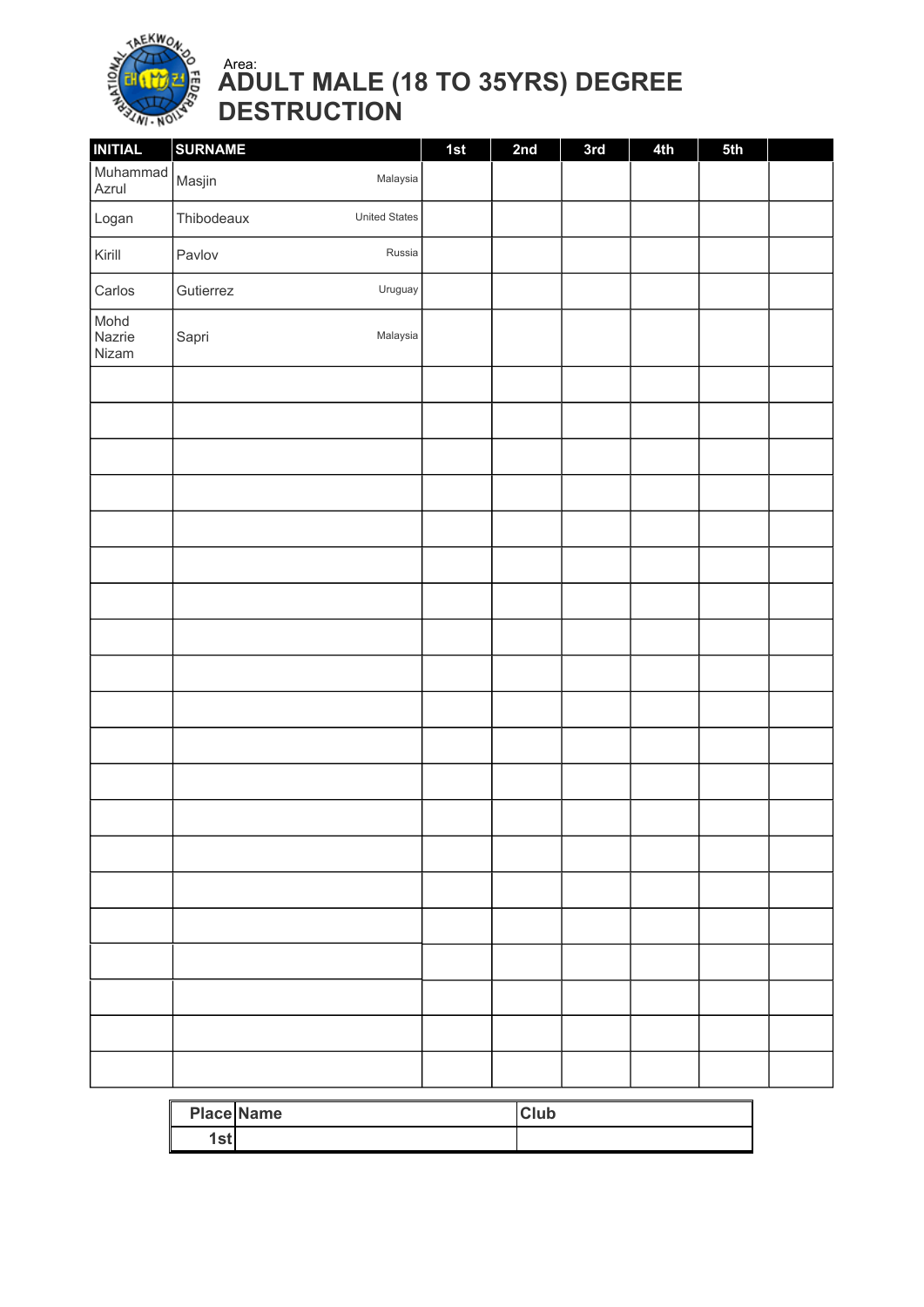

### ADULT MALE (18 TO 35YRS) DEGREE SPECIAL TECHNIQUE Area:

| <b>INITIAL</b> | <b>SURNAME</b>                    | 1st | 2nd | 3rd | 4th | 5th |  |
|----------------|-----------------------------------|-----|-----|-----|-----|-----|--|
| Anthony        | <b>United States</b><br>Gantt     |     |     |     |     |     |  |
| Kye            | Australia<br>Todd                 |     |     |     |     |     |  |
| Maximiliano    | Argentina<br>Gomez                |     |     |     |     |     |  |
| <b>Bryan</b>   | Grill<br>Uruguay                  |     |     |     |     |     |  |
| Viacheslav     | Russia<br>Maiserik                |     |     |     |     |     |  |
| David          | Argentina<br>Morresi              |     |     |     |     |     |  |
| Carlos         | Uruguay<br>Gutierrez              |     |     |     |     |     |  |
| Ronaldo        | <b>Brazil</b><br>Amorim           |     |     |     |     |     |  |
| Matt           | <b>United States</b><br>Lepley    |     |     |     |     |     |  |
| Sergei         | Kim<br>Russia                     |     |     |     |     |     |  |
| Joshua         | Ireland<br><b>Byrne</b>           |     |     |     |     |     |  |
| Richi          | Paraguay<br>Pedrozza              |     |     |     |     |     |  |
| Kirill         | Russia<br>Pavlov                  |     |     |     |     |     |  |
| Conor          | Ireland<br>White                  |     |     |     |     |     |  |
| Nam            | Paraguay<br>Ho Do                 |     |     |     |     |     |  |
| Kyle           | Australia<br>Higginbotham         |     |     |     |     |     |  |
| Conor          | <b>United States</b><br>Esslemont |     |     |     |     |     |  |
| Mark           | South Africa<br>turnbull          |     |     |     |     |     |  |
| Cathal         | Fegan<br>Ireland                  |     |     |     |     |     |  |
| Oscar          | Paraguay<br>Rodriguez             |     |     |     |     |     |  |
| Ramiro         | Argentina<br>Yurman               |     |     |     |     |     |  |
|                |                                   |     |     |     |     |     |  |
|                |                                   |     |     |     |     |     |  |
|                |                                   |     |     |     |     |     |  |
|                |                                   |     |     |     |     |     |  |

| <b>Place Name</b> | <b>Club</b> |
|-------------------|-------------|
| 1st               |             |
| 2nd               |             |
| 3rd               |             |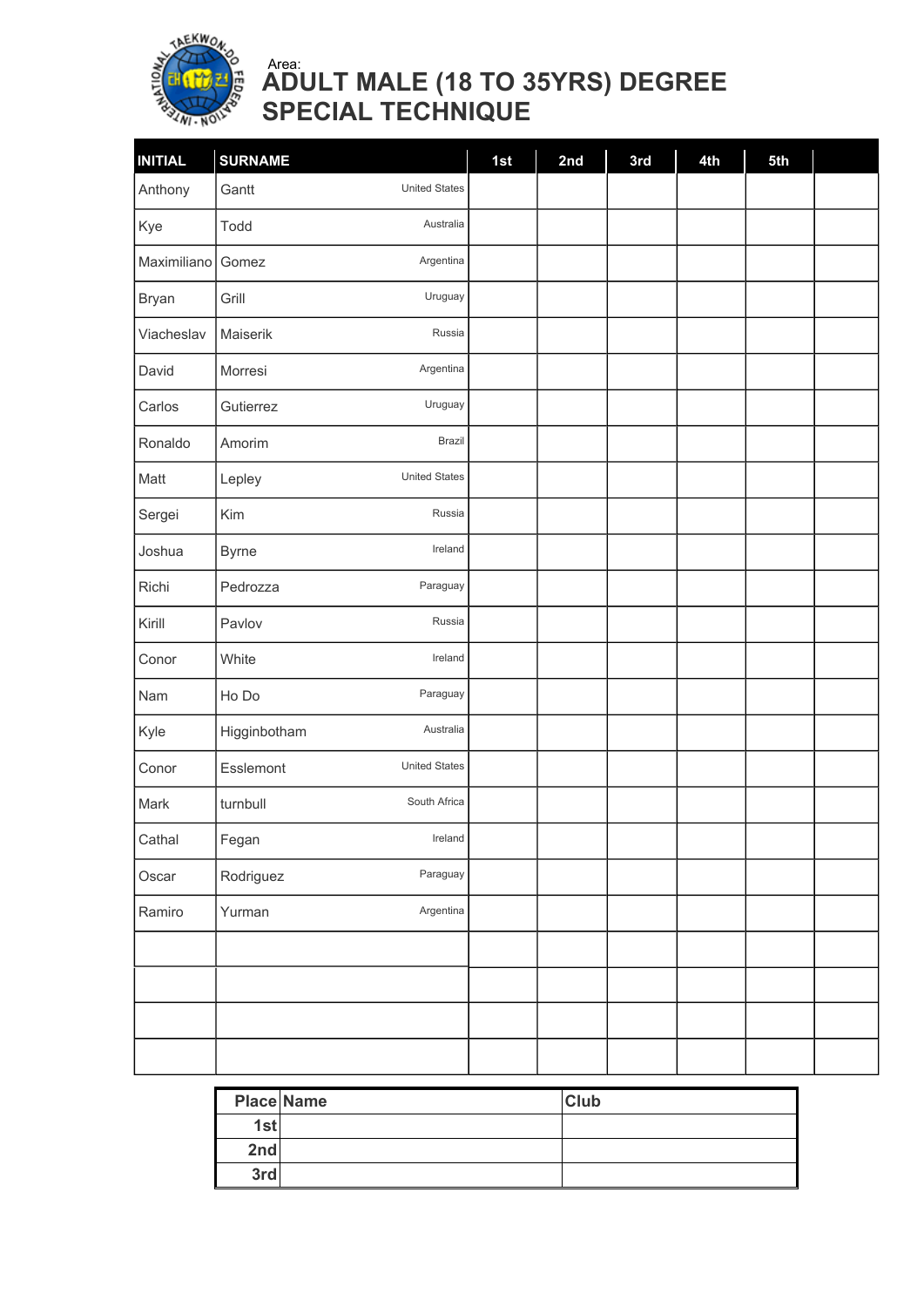

### ADULT FEMALE (18 TO 35YRS) DEGREE DESTRUCTION Area:

| <b>INITIAL</b>    | <b>SURNAME</b> |                      | 1st | 2nd | 3rd | 4th | 5th |  |
|-------------------|----------------|----------------------|-----|-----|-----|-----|-----|--|
| Jana              | Pelanova       | Czech Republic       |     |     |     |     |     |  |
| Belen             | Campoamor      | Argentina            |     |     |     |     |     |  |
| Lydia             | Delmonico      | <b>United States</b> |     |     |     |     |     |  |
| Emer              | Varley         | Ireland              |     |     |     |     |     |  |
| Haya              | Keblawi        | Canada               |     |     |     |     |     |  |
| Audra             | <b>Brown</b>   | <b>United States</b> |     |     |     |     |     |  |
| Stephanie Kennedy |                | Canada               |     |     |     |     |     |  |
| Sofia             | Sarubbi        | Paraguay             |     |     |     |     |     |  |
| <b>Britt</b>      | Troudes        | Netherlands          |     |     |     |     |     |  |
| Caoimhe           | Kelly          | Ireland              |     |     |     |     |     |  |
| <b>Barbara</b>    | Gadea          | Argentina            |     |     |     |     |     |  |
| Sarah             | Waters         | <b>United States</b> |     |     |     |     |     |  |
| Giulia            | Celli          | Italy                |     |     |     |     |     |  |
| Chantal           | Demers         | Canada               |     |     |     |     |     |  |
| Kristina          | Kim            | Russia               |     |     |     |     |     |  |
| Jana Julia        | Galinski       | Germany              |     |     |     |     |     |  |
| Sasha             | Robertson      | Australia            |     |     |     |     |     |  |
| Wendy             | Morilla        | Argentina            |     |     |     |     |     |  |
|                   |                |                      |     |     |     |     |     |  |
|                   |                |                      |     |     |     |     |     |  |
|                   |                |                      |     |     |     |     |     |  |
|                   |                |                      |     |     |     |     |     |  |
|                   |                |                      |     |     |     |     |     |  |
|                   |                |                      |     |     |     |     |     |  |
|                   |                |                      |     |     |     |     |     |  |
|                   |                |                      |     |     |     |     |     |  |

|             | <b>Place Name</b> | <b>Club</b> |
|-------------|-------------------|-------------|
| .et<br>ı əl |                   |             |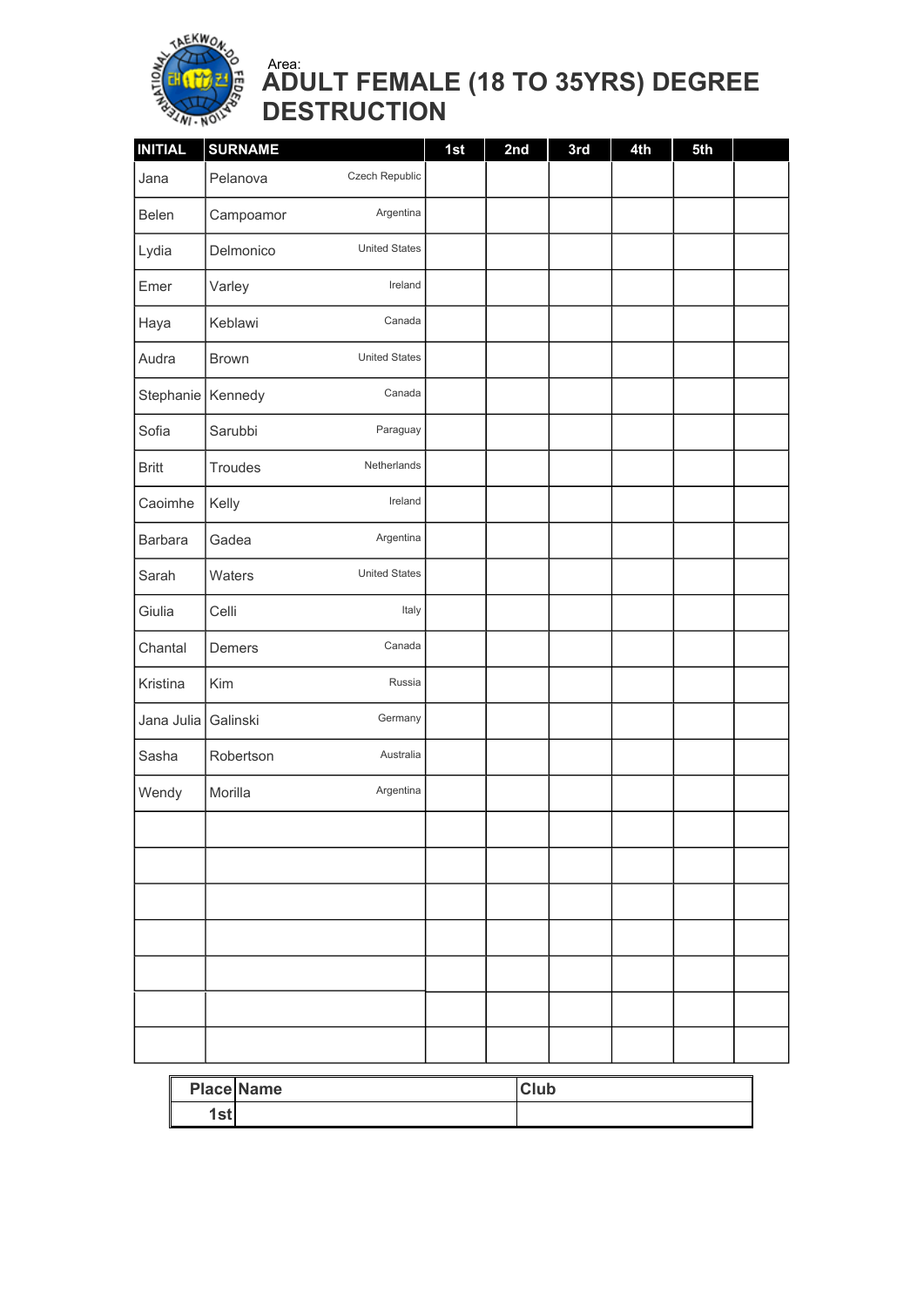

### ADULT FEMALE (18 TO 35YRS) DEGREE SPECIAL TECHNIQUE Area:

| <b>INITIAL</b> | <b>SURNAME</b>                    | 1st | 2nd | 3rd | 4th | 5th |  |
|----------------|-----------------------------------|-----|-----|-----|-----|-----|--|
| Kristina       | Kim<br>Russia                     |     |     |     |     |     |  |
| Sasha          | Australia<br>Robertson            |     |     |     |     |     |  |
| Aoife          | Ireland<br>Loye                   |     |     |     |     |     |  |
| Jana           | Czech Republic<br>Pelanova        |     |     |     |     |     |  |
| Giulia         | Italy<br>Celli                    |     |     |     |     |     |  |
| Caoimhe Kelly  | Ireland                           |     |     |     |     |     |  |
| Emer           | Ireland<br>Varley                 |     |     |     |     |     |  |
| Belen          | Argentina<br>Campoamor            |     |     |     |     |     |  |
| Lydia          | <b>United States</b><br>Delmonico |     |     |     |     |     |  |
|                |                                   |     |     |     |     |     |  |
|                |                                   |     |     |     |     |     |  |
|                |                                   |     |     |     |     |     |  |
|                |                                   |     |     |     |     |     |  |
|                |                                   |     |     |     |     |     |  |
|                |                                   |     |     |     |     |     |  |
|                |                                   |     |     |     |     |     |  |
|                |                                   |     |     |     |     |     |  |
|                |                                   |     |     |     |     |     |  |
|                |                                   |     |     |     |     |     |  |
|                |                                   |     |     |     |     |     |  |
|                |                                   |     |     |     |     |     |  |
|                |                                   |     |     |     |     |     |  |
|                |                                   |     |     |     |     |     |  |
|                |                                   |     |     |     |     |     |  |
|                |                                   |     |     |     |     |     |  |

| <b>Place Name</b> | <b>Club</b> |
|-------------------|-------------|
| 1st               |             |
| 2nd               |             |
| 3rd               |             |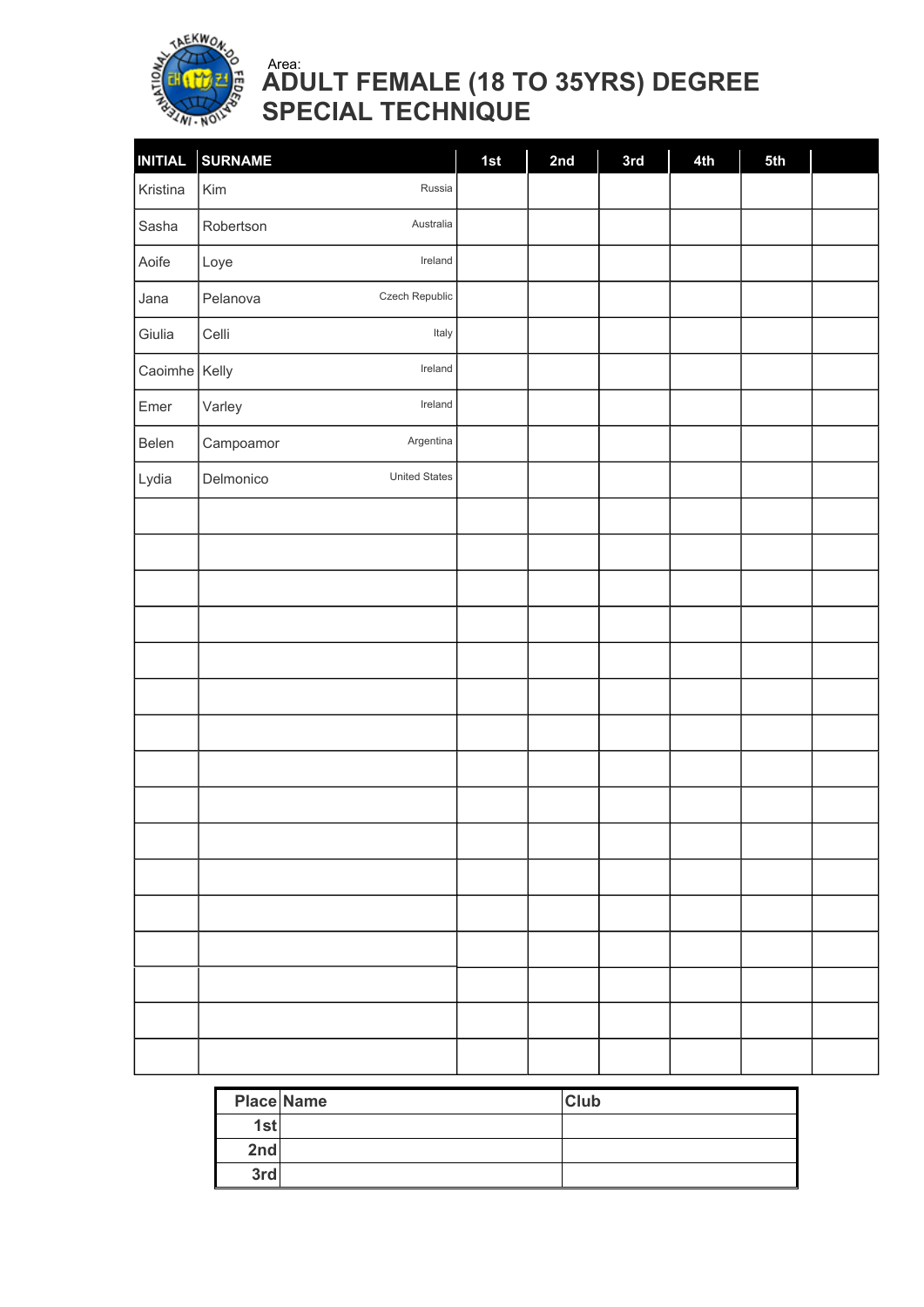

### SENIOR MALE (OVER 36YRS) DEGREE DESTRUCTION Area:

| <b>INITIAL</b>  | <b>SURNAME</b>    |                      | 1st | 2nd | 3rd | 4th | 5th |  |
|-----------------|-------------------|----------------------|-----|-----|-----|-----|-----|--|
| James           | Dwyer             | Ireland              |     |     |     |     |     |  |
| Lubos           | Mudroch           | Czech Republic       |     |     |     |     |     |  |
| Eric            | Bouche            | <b>United States</b> |     |     |     |     |     |  |
| Michael         | Kelly             | Ireland              |     |     |     |     |     |  |
| Dana            | Ziskrout          | <b>United States</b> |     |     |     |     |     |  |
| Marcus          | Engler            | Germany              |     |     |     |     |     |  |
| Gerard          | Galinski          | Germany              |     |     |     |     |     |  |
| Ezequiel Unzien |                   | Argentina            |     |     |     |     |     |  |
| Luc             | <b>Blanchette</b> | Canada               |     |     |     |     |     |  |
| Jiri            | Abeska            | Czech Republic       |     |     |     |     |     |  |
| Miguel          | Olmedo            | Paraguay             |     |     |     |     |     |  |
| Richard         | Luchs             | Germany              |     |     |     |     |     |  |
| Chris           | McCabe            | Ireland              |     |     |     |     |     |  |
| Pablo           | Rimaulo           | Argentina            |     |     |     |     |     |  |
| Hajime          | <b>OKAZAWA</b>    | Japan                |     |     |     |     |     |  |
| Analdo          | Silva             | <b>Brazil</b>        |     |     |     |     |     |  |
| Adam            | Sowul             | <b>United States</b> |     |     |     |     |     |  |
| Ruslan          | Azarov            | Russia               |     |     |     |     |     |  |
| Ricardo         | Danieri           | Argentina            |     |     |     |     |     |  |
| Cristian        | Curin             | Chile                |     |     |     |     |     |  |
| Phil            | Zdybel            | Australia            |     |     |     |     |     |  |
| Ron             | Cooper            | Canada               |     |     |     |     |     |  |
| Anatoly         | Chikanchi         | Russia               |     |     |     |     |     |  |
| Peter           | Stander           | South Africa         |     |     |     |     |     |  |
| Walter          | Avalos            | Paraguay             |     |     |     |     |     |  |

Continued on following page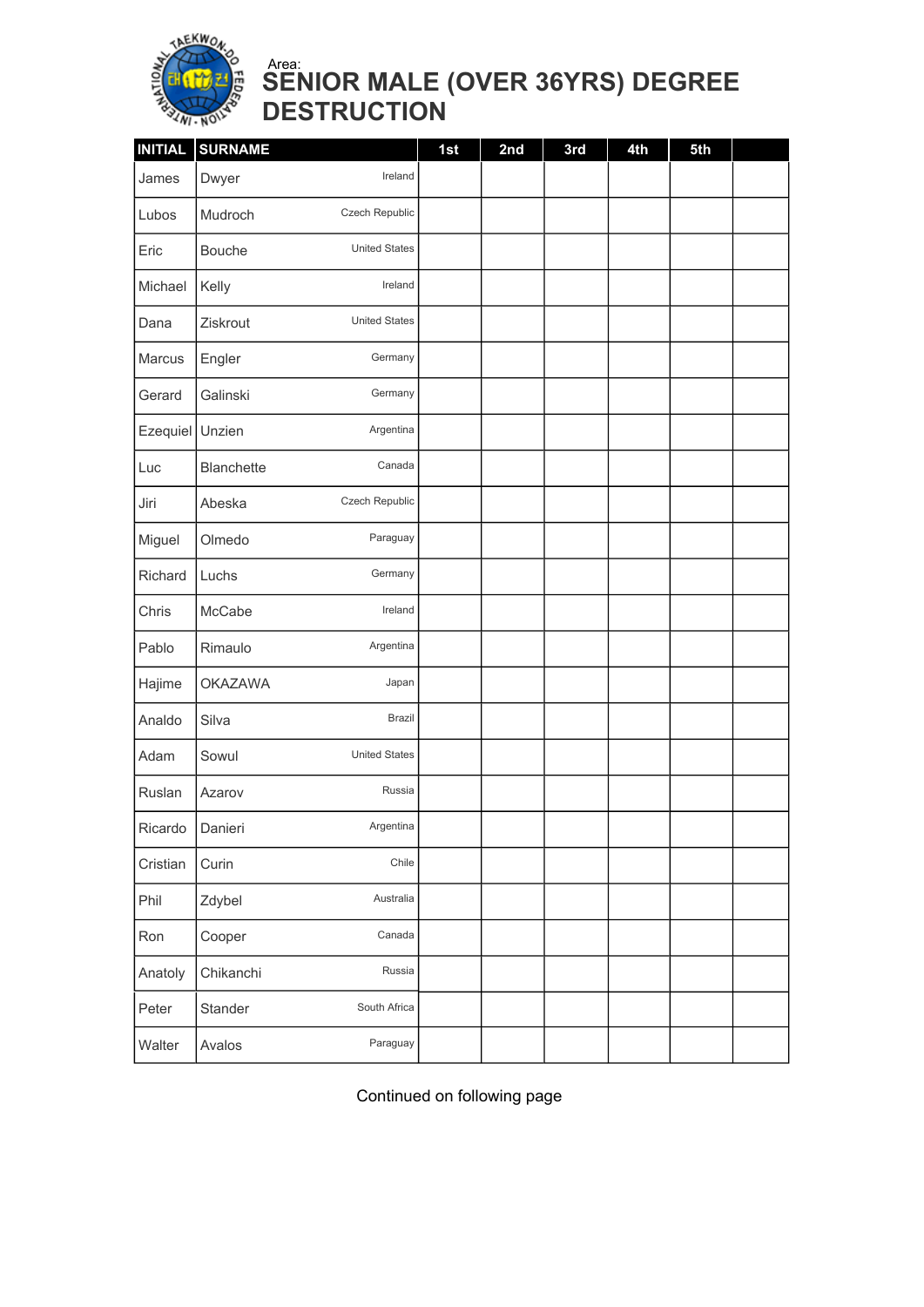

SENIOR MALE (OVER 36YRS) DEGREE DESTRUCTION Area:

|      | INITIAL SURNAME  | 1st | 2nd | 3rd | 4th | 5th |  |
|------|------------------|-----|-----|-----|-----|-----|--|
| Troy | El Bey<br>Canada |     |     |     |     |     |  |
|      |                  |     |     |     |     |     |  |
|      |                  |     |     |     |     |     |  |
|      |                  |     |     |     |     |     |  |
|      |                  |     |     |     |     |     |  |
|      |                  |     |     |     |     |     |  |
|      |                  |     |     |     |     |     |  |
|      |                  |     |     |     |     |     |  |
|      |                  |     |     |     |     |     |  |
|      |                  |     |     |     |     |     |  |
|      |                  |     |     |     |     |     |  |
|      |                  |     |     |     |     |     |  |
|      |                  |     |     |     |     |     |  |
|      |                  |     |     |     |     |     |  |
|      |                  |     |     |     |     |     |  |
|      |                  |     |     |     |     |     |  |
|      |                  |     |     |     |     |     |  |
|      |                  |     |     |     |     |     |  |
|      |                  |     |     |     |     |     |  |
|      |                  |     |     |     |     |     |  |
|      |                  |     |     |     |     |     |  |
|      |                  |     |     |     |     |     |  |
|      |                  |     |     |     |     |     |  |
|      |                  |     |     |     |     |     |  |
|      |                  |     |     |     |     |     |  |
|      |                  |     |     |     |     |     |  |

|             | <b>Place Name</b> | <b>Club</b> |
|-------------|-------------------|-------------|
| $e+$<br>ıəl |                   |             |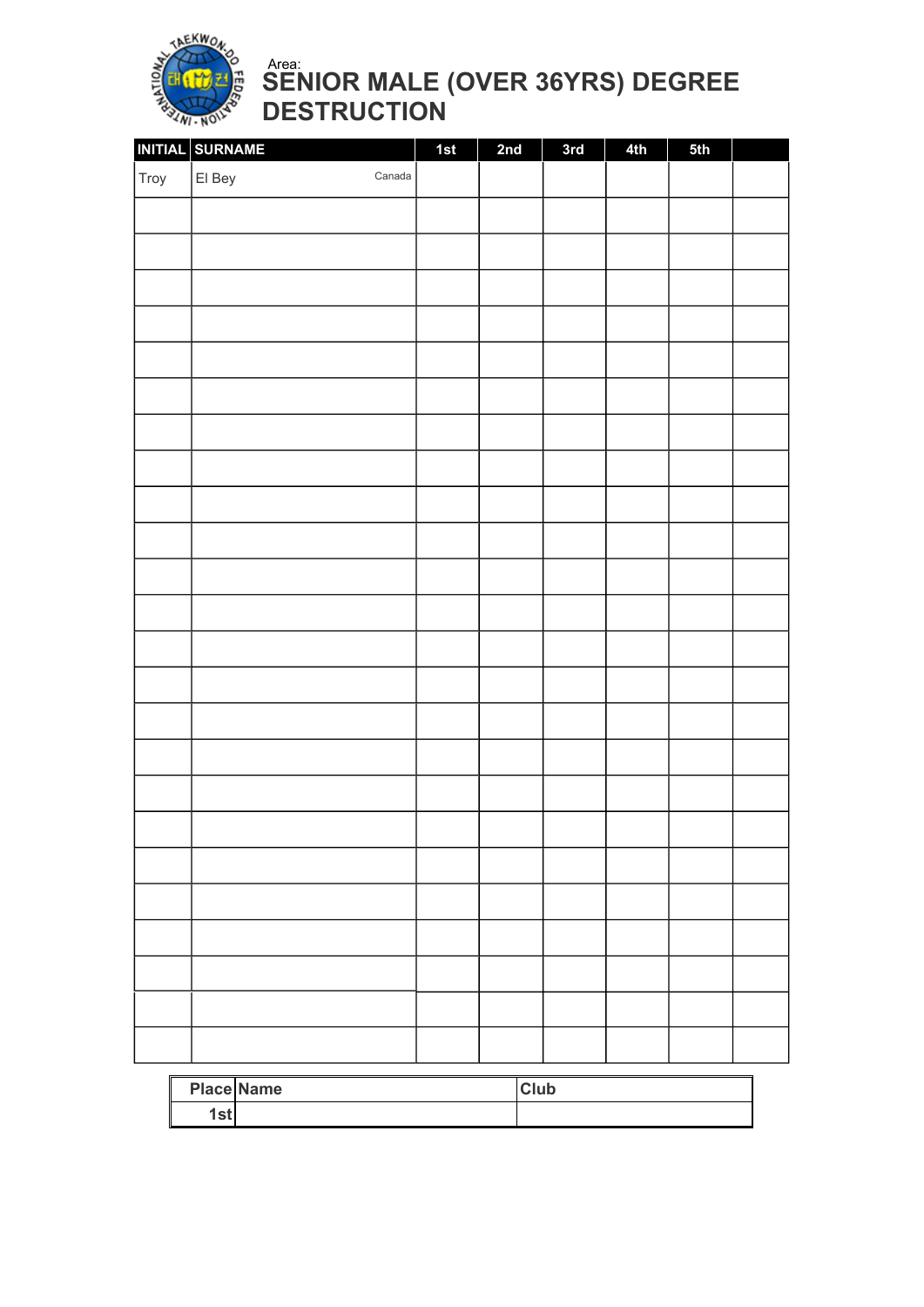

# SENIOR MALE (OVER 36YRS) DEGREE SPECIAL TECHNIQUE Area:

|         | INITIAL SURNAME              |           | 1st | 2nd | 3rd | 4th | 5th |  |
|---------|------------------------------|-----------|-----|-----|-----|-----|-----|--|
| Phil    | Zdybel                       | Australia |     |     |     |     |     |  |
| Lubos   | Czech Republic<br>Mudroch    |           |     |     |     |     |     |  |
| Oscar   | Argentina<br>Ferrero         |           |     |     |     |     |     |  |
| Hajime  | <b>OKAZAWA</b>               | Japan     |     |     |     |     |     |  |
| Nelson  | Colombia<br>Velasco          |           |     |     |     |     |     |  |
| Jiri    | Czech Republic<br>Abeska     |           |     |     |     |     |     |  |
| Ashley  | <b>United States</b><br>Parr |           |     |     |     |     |     |  |
| Ruslan  | Azarov                       | Russia    |     |     |     |     |     |  |
| Luciano | Argentina<br>Gates           |           |     |     |     |     |     |  |
| Anatoly | Chikanchi                    | Russia    |     |     |     |     |     |  |
| James   | Dwyer                        | Ireland   |     |     |     |     |     |  |
|         |                              |           |     |     |     |     |     |  |
|         |                              |           |     |     |     |     |     |  |
|         |                              |           |     |     |     |     |     |  |
|         |                              |           |     |     |     |     |     |  |
|         |                              |           |     |     |     |     |     |  |
|         |                              |           |     |     |     |     |     |  |
|         |                              |           |     |     |     |     |     |  |
|         |                              |           |     |     |     |     |     |  |
|         |                              |           |     |     |     |     |     |  |
|         |                              |           |     |     |     |     |     |  |
|         |                              |           |     |     |     |     |     |  |
|         |                              |           |     |     |     |     |     |  |
|         |                              |           |     |     |     |     |     |  |
|         |                              |           |     |     |     |     |     |  |

|     | <b>Place Name</b> | <b>Club</b> |
|-----|-------------------|-------------|
| 1st |                   |             |
| 2nd |                   |             |
| 3rd |                   |             |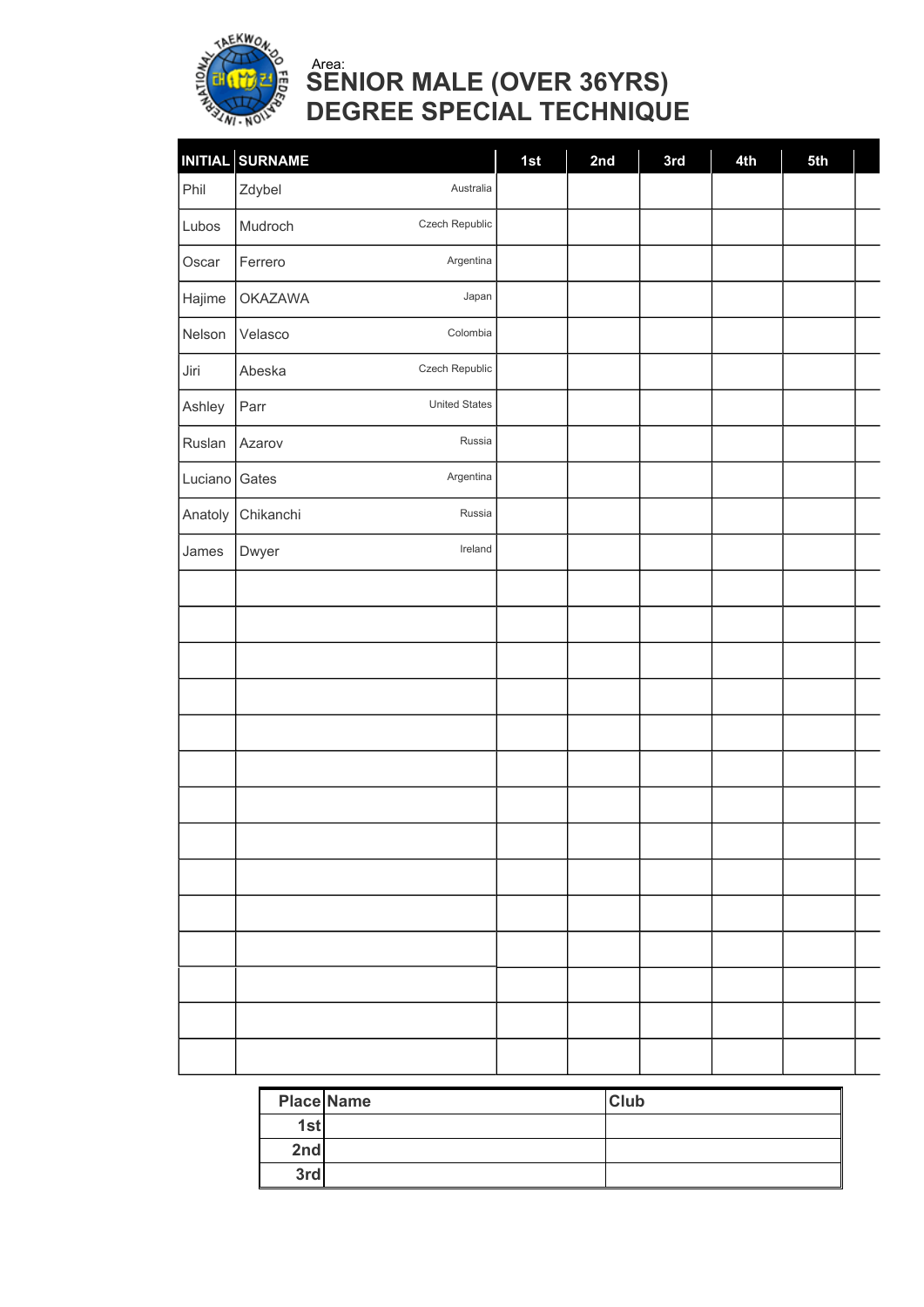

### SENIOR FEMALE (OVER 36YRS) DEGREE DESTRUCTION Area:

| INITIAL SURNAME | 1st                                                                                                                                                       | 2nd | 3rd | 4th | 5th |  |
|-----------------|-----------------------------------------------------------------------------------------------------------------------------------------------------------|-----|-----|-----|-----|--|
| Ambriz          |                                                                                                                                                           |     |     |     |     |  |
| Cooper          |                                                                                                                                                           |     |     |     |     |  |
| Caba            |                                                                                                                                                           |     |     |     |     |  |
| Lake            |                                                                                                                                                           |     |     |     |     |  |
| Kotowski        |                                                                                                                                                           |     |     |     |     |  |
| Stanton         |                                                                                                                                                           |     |     |     |     |  |
| Shirley         |                                                                                                                                                           |     |     |     |     |  |
| Mariana Rao     |                                                                                                                                                           |     |     |     |     |  |
| Robertson       |                                                                                                                                                           |     |     |     |     |  |
| Encina          |                                                                                                                                                           |     |     |     |     |  |
|                 |                                                                                                                                                           |     |     |     |     |  |
|                 |                                                                                                                                                           |     |     |     |     |  |
|                 |                                                                                                                                                           |     |     |     |     |  |
|                 |                                                                                                                                                           |     |     |     |     |  |
|                 |                                                                                                                                                           |     |     |     |     |  |
|                 |                                                                                                                                                           |     |     |     |     |  |
|                 |                                                                                                                                                           |     |     |     |     |  |
|                 |                                                                                                                                                           |     |     |     |     |  |
|                 |                                                                                                                                                           |     |     |     |     |  |
|                 |                                                                                                                                                           |     |     |     |     |  |
|                 |                                                                                                                                                           |     |     |     |     |  |
|                 |                                                                                                                                                           |     |     |     |     |  |
|                 |                                                                                                                                                           |     |     |     |     |  |
|                 |                                                                                                                                                           |     |     |     |     |  |
|                 |                                                                                                                                                           |     |     |     |     |  |
|                 | <b>United States</b><br>Canada<br>Argentina<br>Canada<br><b>United States</b><br>Australia<br><b>United States</b><br>Argentina<br>Australia<br>Argentina |     |     |     |     |  |

|     | <b>Place Name</b> | <b>Club</b> |
|-----|-------------------|-------------|
| 1st |                   |             |